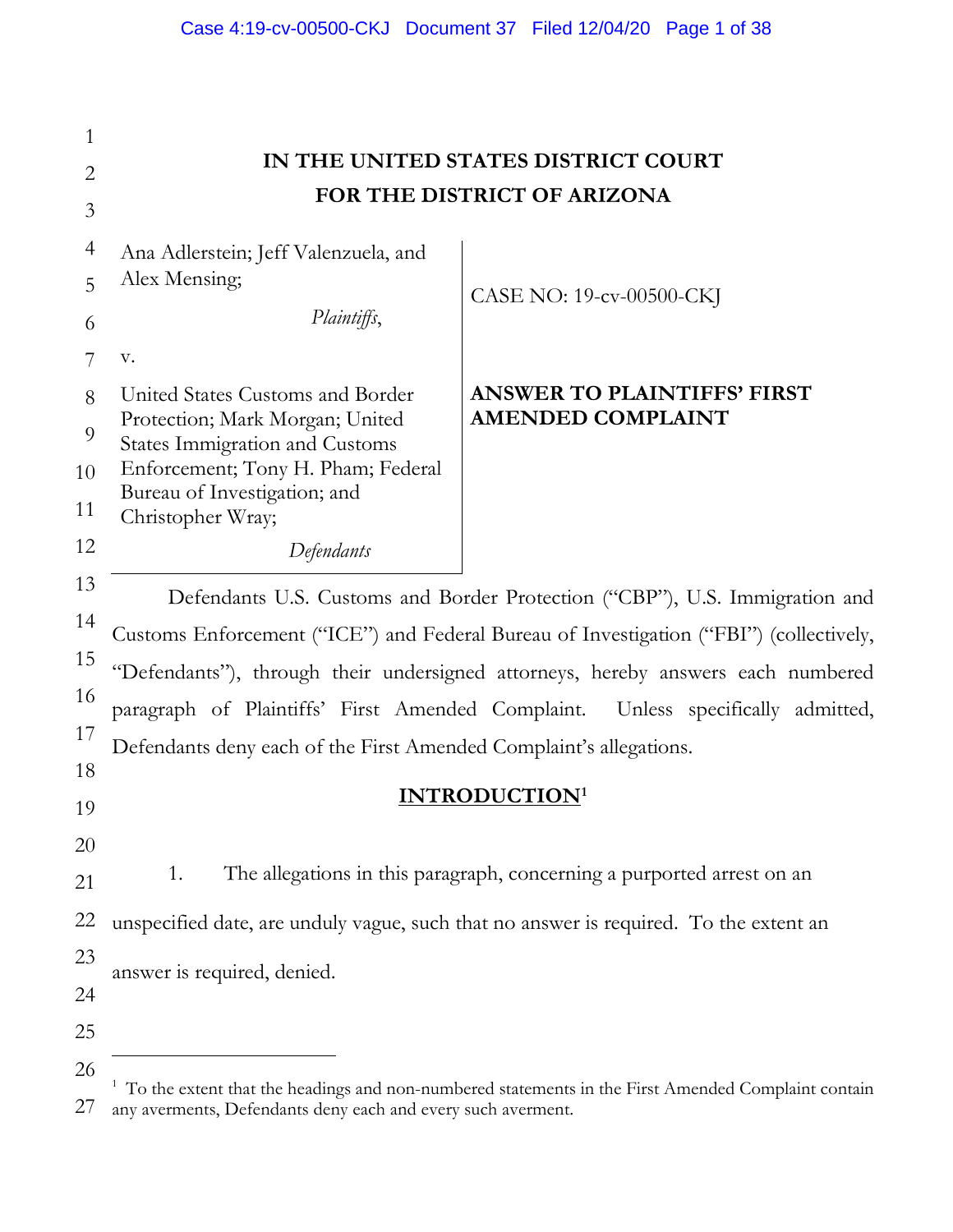#### Case 4:19-cv-00500-CKJ Document 37 Filed 12/04/20 Page 2 of 38

- 1 2 2. This paragraph constitutes conclusions of law, argument, and Plaintiffs' characterization of this lawsuit, to which no answer is required.
- 3 4 5 6 7 8  $\overline{Q}$ 10 11 12 3. Defendants lack knowledge or information sufficient to form a belief about the truth of the allegation that Plaintiffs are "humanitarian activists." The remainder of the first sentence of this paragraph constitutes argument and conclusions of law, to which no answer is required. Defendants admit the allegation in the second sentence that the named Defendants are government agencies and officials of those agencies. The remainder of the second sentence of this paragraph constitutes argument and conclusions of law, to which no answer is required.
- 13 14 15 16 17 18 19 4. The allegations in this paragraph are unduly vague insofar as they describe an alleged border crossing by Plaintiff Jeff Valenzuela on an unspecified date and time. In the alternative, Defendants lack knowledge or information sufficient to form a belief about the truth of the allegation that Plaintiff Jeff Valenzuela is a "photographer and humanitarian volunteer," or the details of an alleged attempted to return to the United States at an unspecified date and time.
- 20 21 22 23 24 25 26 5. The first and second sentences of this paragraph are denied, except that the allegation in the second sentence concerning "detention, searches, and repeated interrogation" at unspecified dates is unduly vague, such that no answer is required. The third and fourth sentences are unduly vague, such that no answer is required. To the extent an answer is required, denied.
- 27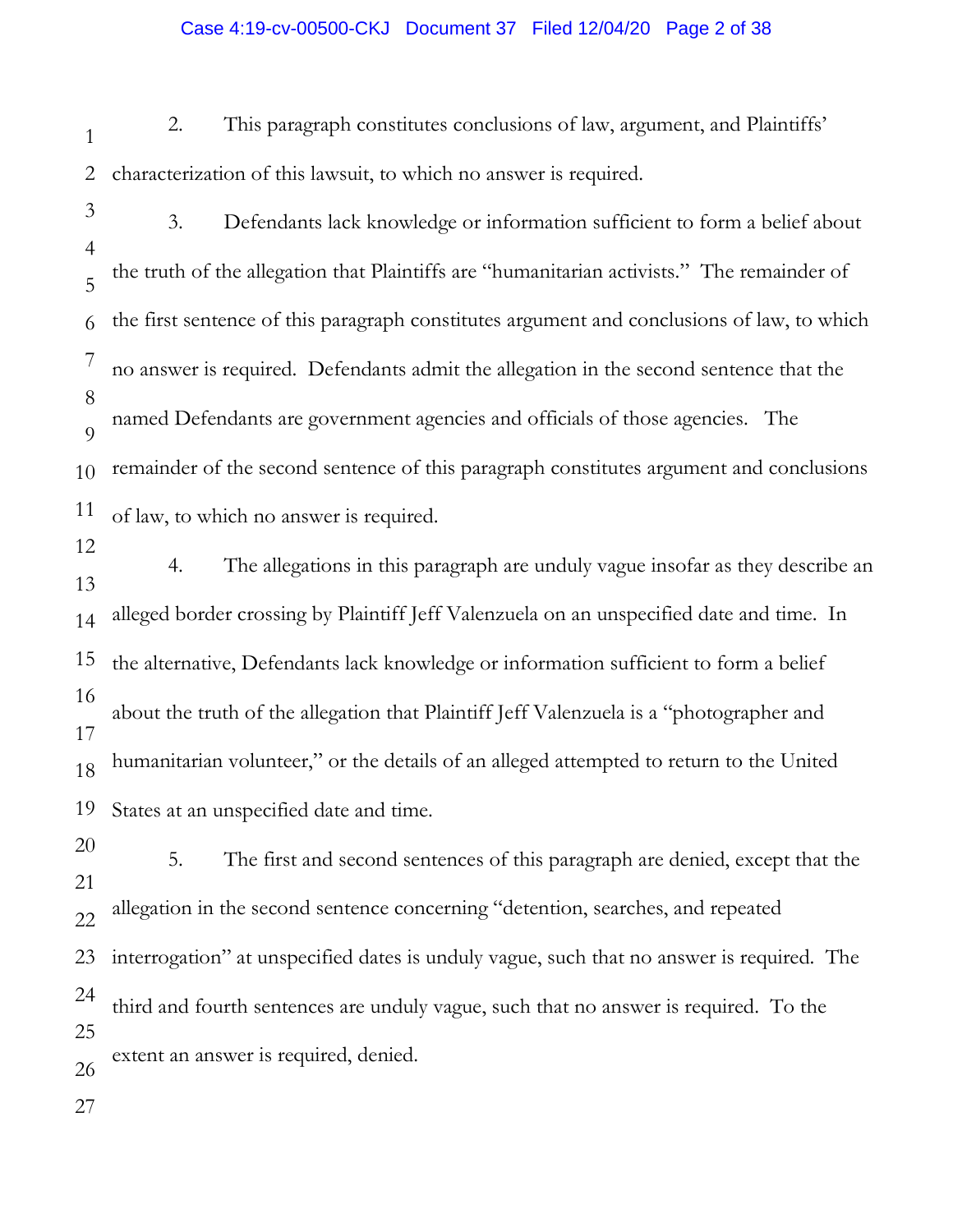# Case 4:19-cv-00500-CKJ Document 37 Filed 12/04/20 Page 3 of 38

| $\mathbf{1}$        | Defendants admit that Plaintiffs are United States citizens. The remainder<br>6.         |
|---------------------|------------------------------------------------------------------------------------------|
| $\overline{2}$      | of the first sentence constitutes conclusions of law and is unduly vague, such that no   |
| $\mathfrak{Z}$      | answer is required. The second sentence constitutes conclusions of law, such that no     |
| $\overline{4}$<br>5 | answer is required. The allegation in the third sentence, that Defendants maintain       |
| 6                   | unspecified "records of Plaintiffs' activities and associations and targeted them for    |
| $\overline{7}$      | surveillance based upon these activities and associations" is unduly vague, such that no |
| 8<br>9              | answer is required. To the extent an answer is required, denied. The remainder of the    |
| 10                  | third sentence constitutes conclusions of law, such that no answer is required.          |
| 11                  | <b>JURISDICTION</b>                                                                      |
| 12                  |                                                                                          |
| 13                  | 7.<br>No answer is required for this paragraph because it contains conclusions           |
| 14                  | of law regarding jurisdiction.                                                           |
| 15                  | No answer is required for this paragraph because it contains conclusions<br>8.           |
| 16                  | of law regarding jurisdiction.                                                           |
| 17                  |                                                                                          |
| 18                  | <b>VENUE</b>                                                                             |
| 19                  |                                                                                          |
| 20                  | No answer is required for this paragraph because it contains conclusions<br>9.           |
| 21<br>22            | of law regarding venue.                                                                  |
| 23                  |                                                                                          |
| 24                  |                                                                                          |
| 25                  |                                                                                          |
| 26                  |                                                                                          |
| 27                  |                                                                                          |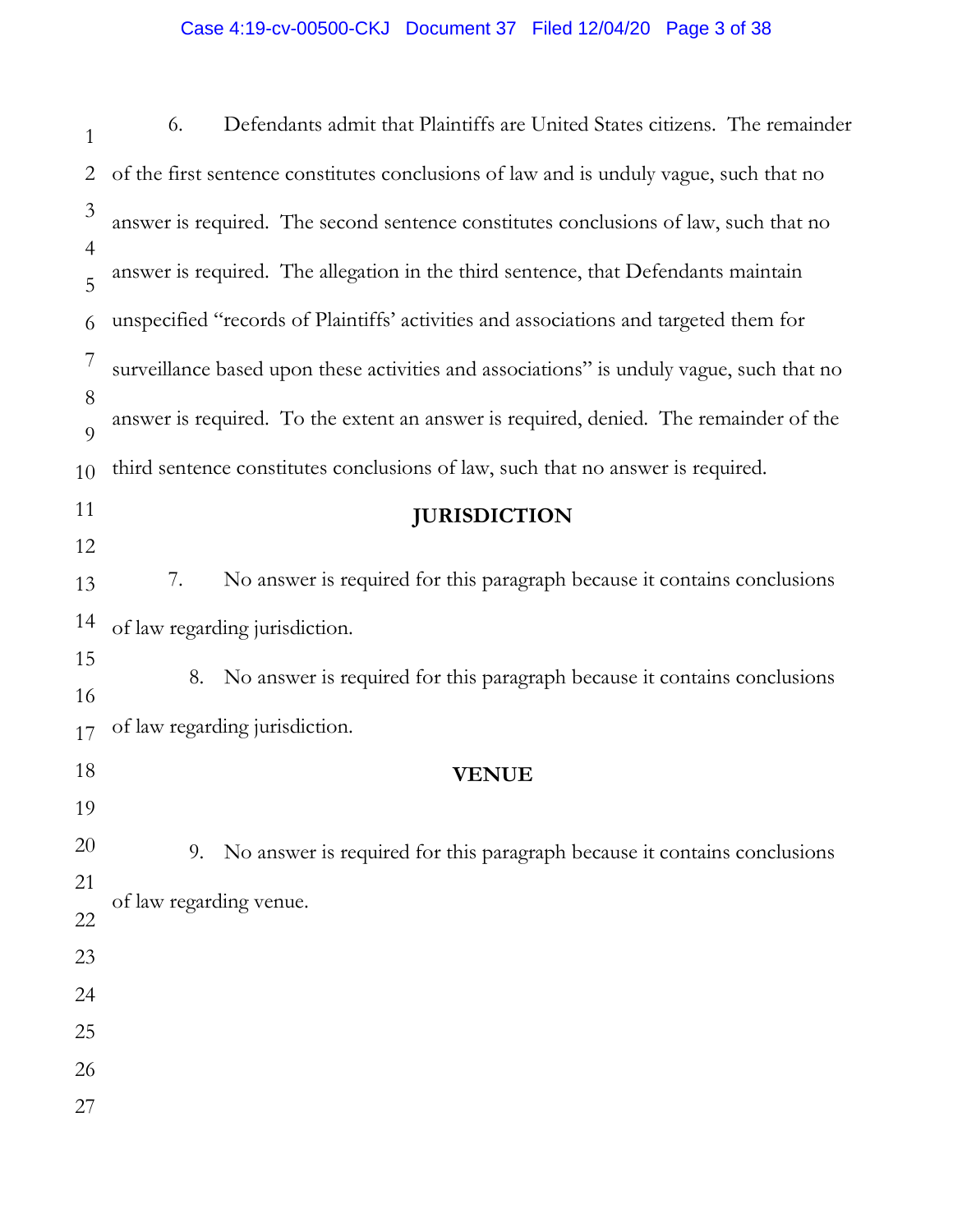| $\mathbf{1}$   |     | <b>PARTIES</b>                                                                            |
|----------------|-----|-------------------------------------------------------------------------------------------|
| $\mathbf{2}$   |     |                                                                                           |
| 3              | 10. | Defendants lack knowledge or information sufficient to form a belief about                |
| $\overline{4}$ |     | the truth of the allegations in this paragraph.                                           |
| 5              | 11. | Defendants lack knowledge or information sufficient to form a belief about                |
| 6<br>7         |     | the truth of the allegations in this paragraph. In addition, the fourth sentence of this  |
| 8              |     | paragraph, alleging that Plaintiff Adlerstein "accompanied" "asylum seekers" at           |
| 9              |     | unspecified dates and times to U.S. Port of Entry is unduly vague, such that no answer is |
| 10<br>11       |     | required. To the extent an answer is required, denied.                                    |
| 12             | 12. | Defendants lack knowledge or information sufficient to form a belief about                |
| 13             |     | the truth of the allegations in this paragraph.                                           |
| 14<br>15       | 13. | Defendants admit that Plaintiff Adlerstein is a United States citizen.                    |
| 16             |     | Defendants lack knowledge or information sufficient to form a belief about the truth of   |
| 17             |     | the remaining allegations in this paragraph.                                              |
| 18<br>19       | 14. | Defendants lack knowledge or information sufficient to form a belief about                |
| 20             |     | the truth of the allegations in this paragraph.                                           |
| 21             | 15. | Defendants admit that Plaintiff Valenzuela is a United States citizen.                    |
| 22<br>23       |     | Defendants lack knowledge or information sufficient to form a belief about the truth of   |
| 24             |     | the remaining allegations in this paragraph.                                              |
| 25             | 16. | Defendants lack knowledge or information sufficient to form a belief about                |
| 26<br>27       |     | the truth of the allegations in this paragraph.                                           |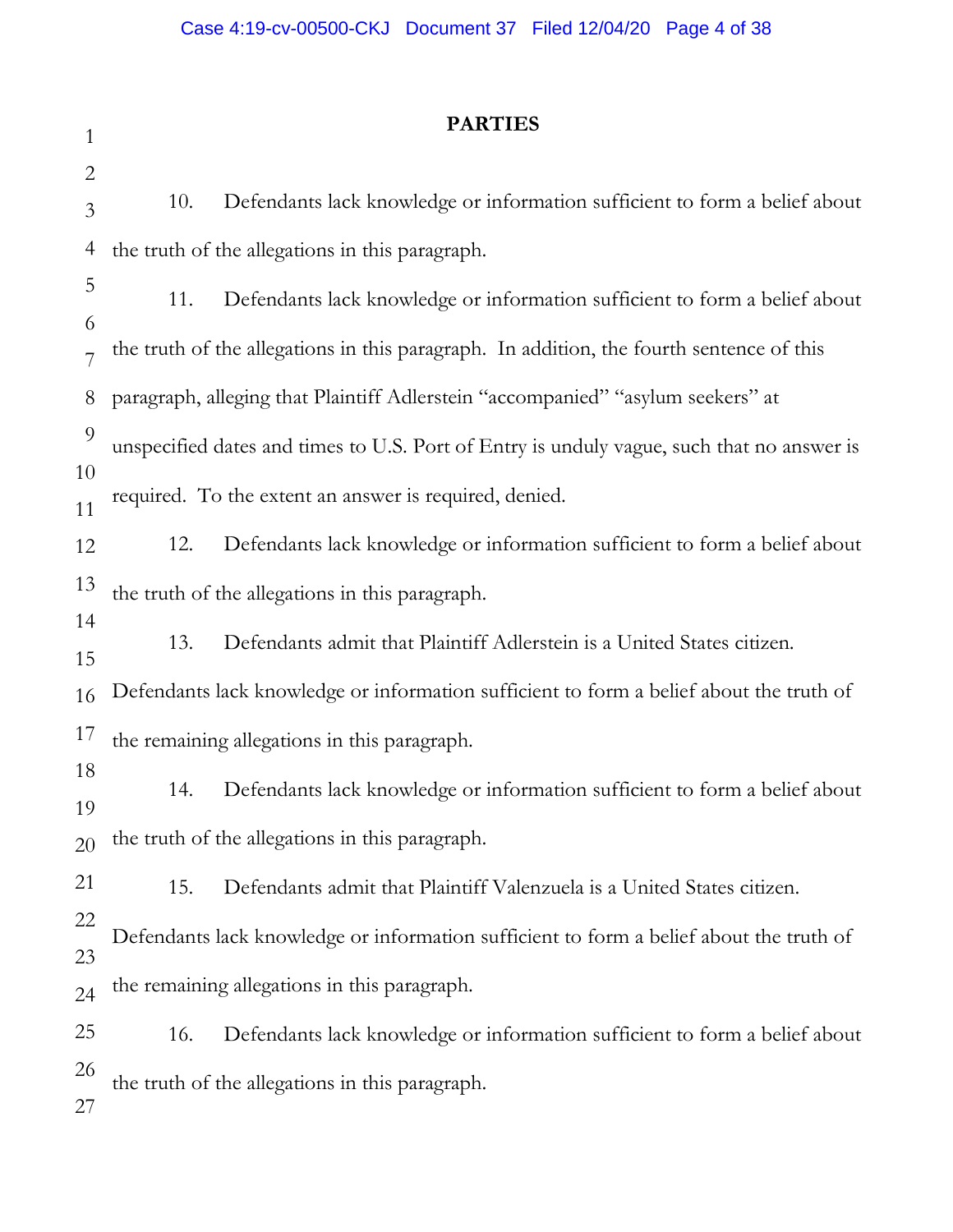### Case 4:19-cv-00500-CKJ Document 37 Filed 12/04/20 Page 5 of 38

1 2 3 4 5 6 7 8  $\overline{Q}$ 10 11 12 13 14 15 16 17 18 19 20 21 22 23 24 25 26 27 17. Defendants admit that Plaintiff Mensing is a United States citizen. Defendants lack knowledge or information sufficient to form a belief about the truth of the remaining allegations in this paragraph. 18. Defendants admit that U.S. Customs and Border Protection (CBP) is a component within the Department of Homeland Security (DHS), and that CBP's responsibilities include securing the United States borders in the land, air, and sea environments and both at and between ports of entry. The second sentence of this paragraph constitutes a legal conclusion to which no response is required. 19. Defendants deny the allegations contained in the first sentence of this paragraph. However, Defendants admit that Mark Morgan is the Senior Official Performing the Duties of the Commissioner. Defendants admit the remaining allegations in this paragraph. 20. Admitted. 21. Defendants deny that Matthew Albence is the Acting Director of ICE and aver that Tony H. Pham is the Senior Official Performing the Duties of the Director of ICE. Defendants admit that the Director of ICE oversees the operation of ICE and its components, including HSI, and deny any characterization inconsistent with the duties of the Director of ICE. 22. The first and second sentences of this paragraph are admitted. The third sentence is denied. The fourth sentence of this paragraph constitutes a legal conclusion to which no response is required.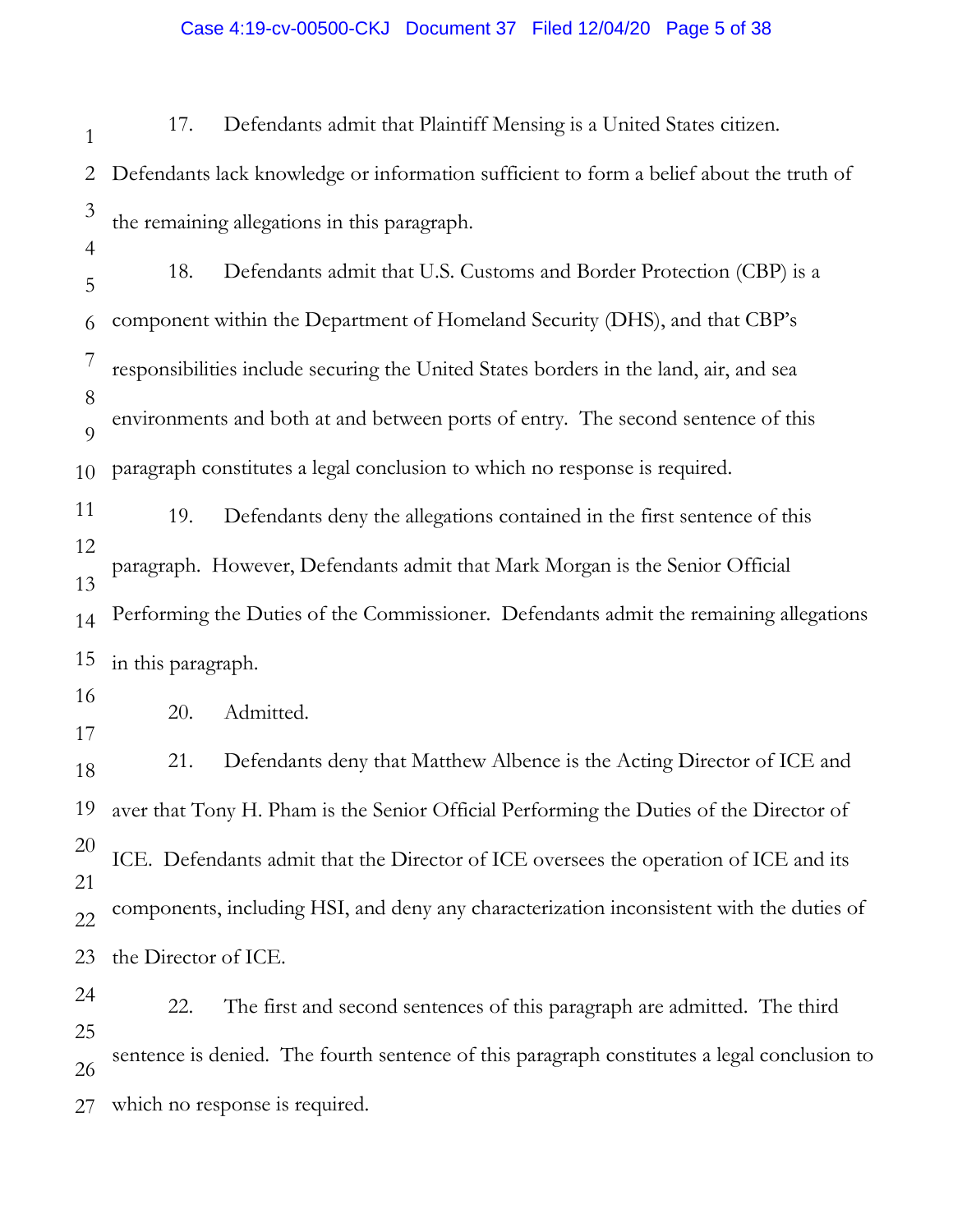| $\mathbf{1}$   | 23.                    | Admitted.                                                                                   |
|----------------|------------------------|---------------------------------------------------------------------------------------------|
| $\overline{2}$ |                        | STATEMENT OF FACTS                                                                          |
| $\mathfrak{Z}$ |                        |                                                                                             |
| $\overline{4}$ | 24.                    | Defendants lack knowledge or information sufficient to form a belief about                  |
| 5              |                        | the truth of the allegations in this paragraph.                                             |
| 6              | 25.                    | Defendants admit that Plaintiffs are United States citizens. The remaining                  |
| 7              |                        |                                                                                             |
| 8              |                        | allegations in this paragraph constitute conclusions of law and are unduly vague, such that |
| 9              | no answer is required. |                                                                                             |
| 10<br>11       | 26.                    | The first sentence of this paragraph is unduly vague, and with respect to                   |
| 12             |                        | allegations of "intrusive seizures," constitutes a legal conclusion, to which no answer is  |
| 13             |                        | required. The remainder of this paragraph characterizes a document purportedly              |
| 14             |                        | concerning intelligence collection. The Court is respectfully referred to the document      |
| 15             |                        |                                                                                             |
| 16             |                        | referenced by Plaintiffs for a true and accurate statement of its contents.                 |
| 17             | 27.                    | The first sentence of this paragraph characterizes a document purportedly                   |
| 18             |                        | concerning intelligence collection. The Court is respectfully referred to the document      |
| 19<br>20       |                        | referenced by Plaintiffs for a true and accurate statement of its contents. The second      |
| 21             |                        | sentence of this paragraph is denied.                                                       |
| 22             |                        |                                                                                             |
| 23             | 28.                    | CBP admits that it had an operation dubbed "Operation Secure Line." The                     |
| 24             |                        | remaining allegations in this paragraph are denied.                                         |
| 25             | 29.                    | The first five sentences of this paragraph characterize a purported email by                |
| 26             |                        | an ICE official. The Court is respectfully referred to the document referenced by           |
| 27             |                        |                                                                                             |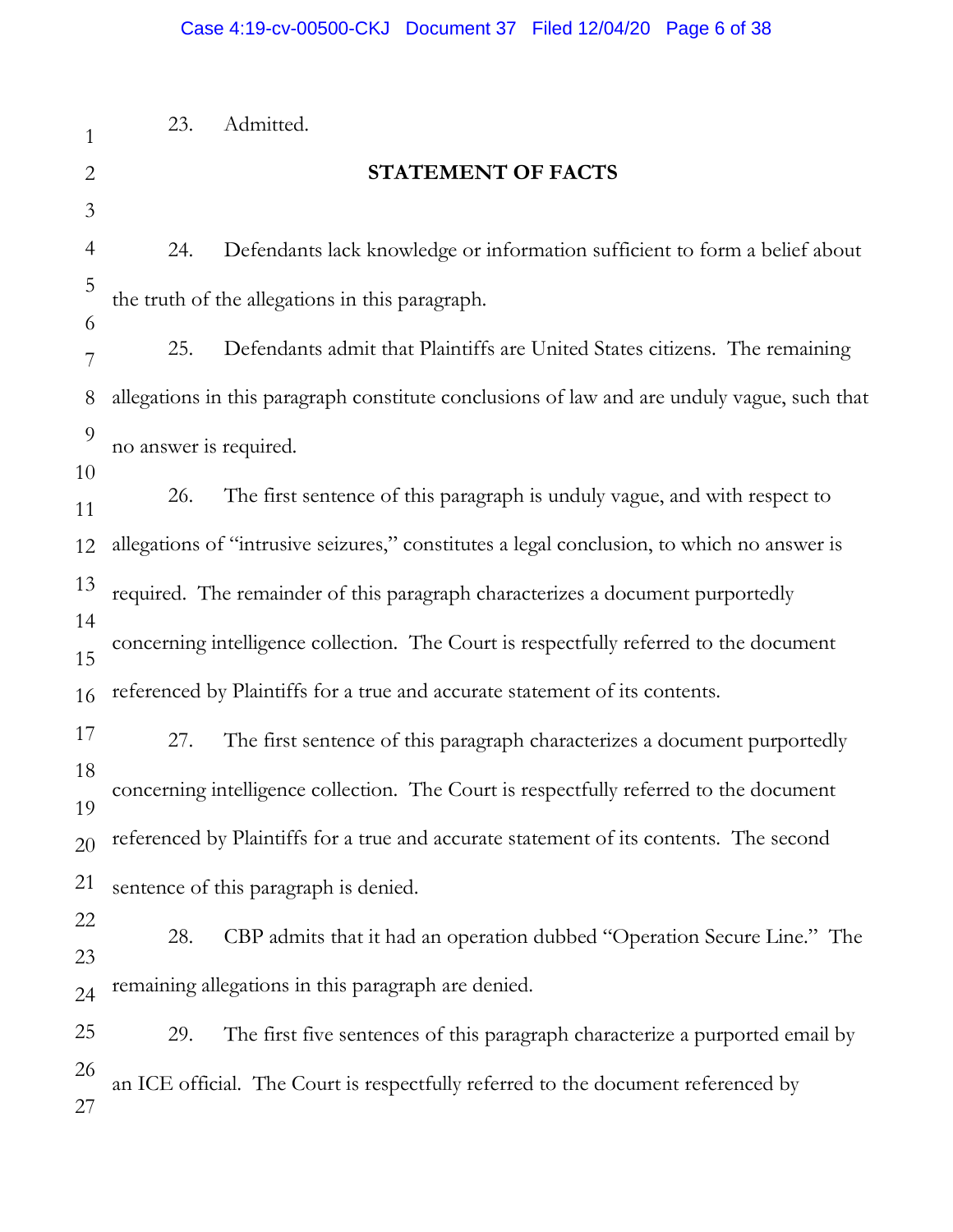## Case 4:19-cv-00500-CKJ Document 37 Filed 12/04/20 Page 7 of 38

1 2 3 Plaintiffs for a true and accurate statement of its contents. The sixth sentence of this paragraph is unduly vague such that no answer is required. To the extent an answer is deemed required, denied.

4

5 6 7 8  $\overline{Q}$ 10 11 30. As to the first sentence of this paragraph, Defendants deny the creation of a "secret database" of 59 individuals including Plaintiffs. Defendants aver that CBP created a Power Point document which referenced certain individuals, including Plaintiffs. As to the second sentence of this paragraph, Defendants admit that certain individuals in the Power Point document are United States citizens. The third and fourth sentences of this paragraph are denied.

12

13 14 15 31. This paragraph characterizes a purported letter sent by CBP. The Court is respectfully referred to the referenced letter for a true and accurate statement of its contents.

16 17 18 19 32. This paragraph, alleging certain actions by Defendant agencies in the course of unspecified "surveillance" and "intrusive seizures" is unduly vague, such that no answer is required. To the extent an answer is deemed required, denied

20 21 22 23 24 25 26 27 33. Defendants lack knowledge or information sufficient to form a belief about the truth of the allegations in the first sentence of this paragraph. The second sentence of this paragraph constitutes a legal conclusion such that no answer is required. To the extent an answer is deemed necessary, denied except Defendants admit that Plaintiff Adlerstein was arrested at the Lukeville, Arizona, Port of Entry on May 5, 2019, for a suspected attempted violation of 8 U.S.C. § 1324.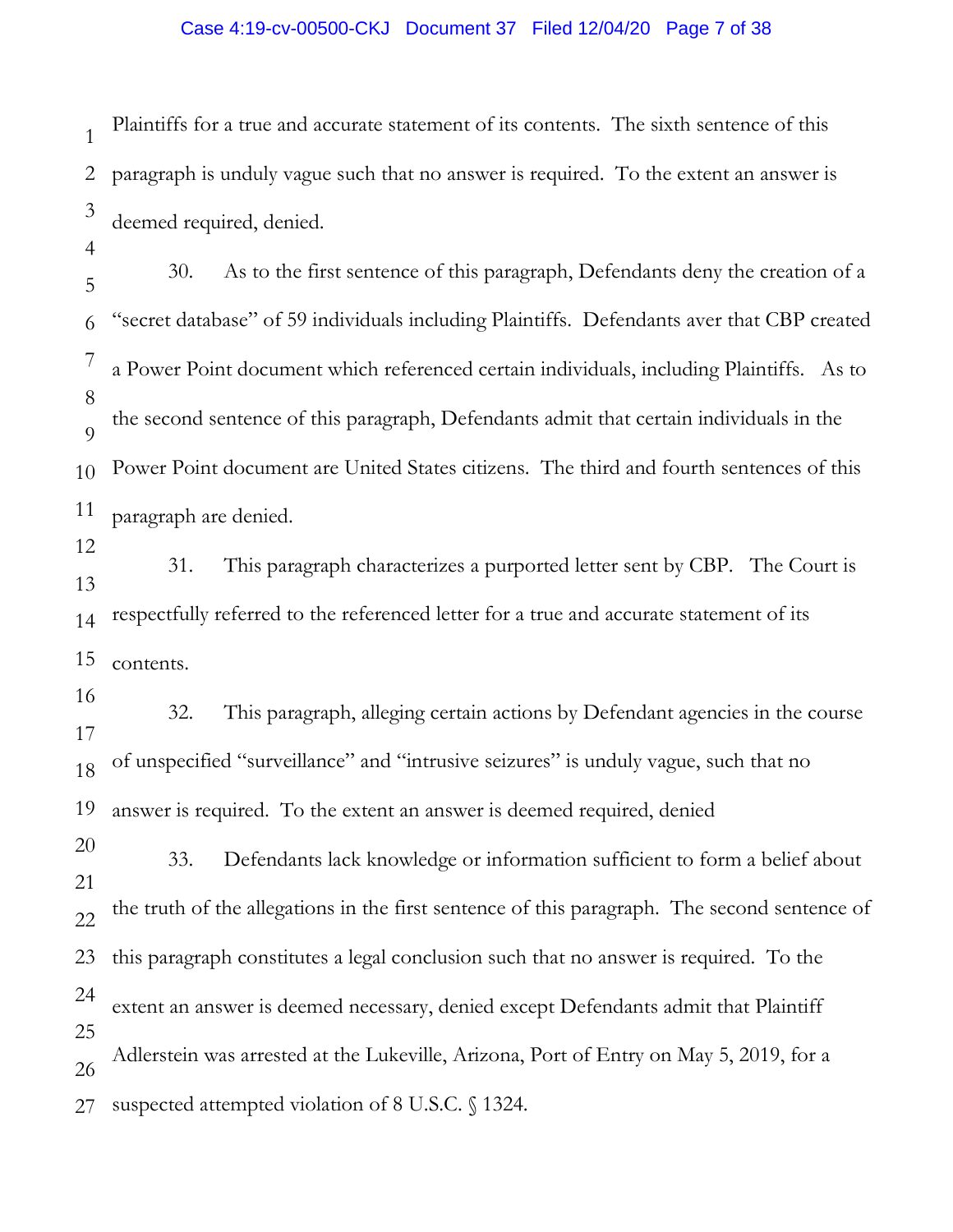## Case 4:19-cv-00500-CKJ Document 37 Filed 12/04/20 Page 8 of 38

1 2 3 4 5 6 7 8  $\overline{Q}$ 10 11 12 13 14 15 16 17 18 19 20 21 22 23 24 25 26 27 34. Defendants lack knowledge or information sufficient to form a belief about the truth of the allegations in the first and second sentences of this paragraph. The Defendants deny the allegations contained in third sentence of this paragraph. 35. Defendants lack knowledge or information sufficient to form a belief about the truth of the allegations in this paragraph. 36. Defendants admit that on March 6, 2019, a group of either fifteen or sixteen individuals attempted to rush through the outbound inspection lanes of the Lukeville, Port of Entry, in order to enter the United States illegally, without inspection. Defendants lack knowledge or information sufficient to form a belief about the truth of the remaining allegations in the first sentence of this paragraph. Defendants are unable to speak to what Plaintiff Adlerstein witnessed, and therefore lack knowledge or information sufficient to form a belief about the truth of the allegations contained in the second sentence of this paragraph. Defendants deny that CBP officials physically accosted anyone at the Port of Entry on March 6, 2019, and deny that CBP personnel "ripped children from their parents' arms." 37. Defendants admit that Adlerstein was referred to secondary inspection on March 6, 2019. Defendants lack knowledge or information sufficient to form a belief about the truth of the remaining allegations in this paragraph. 38. Defendants lack knowledge or information sufficient to form a belief about the truth of the allegations in this paragraph.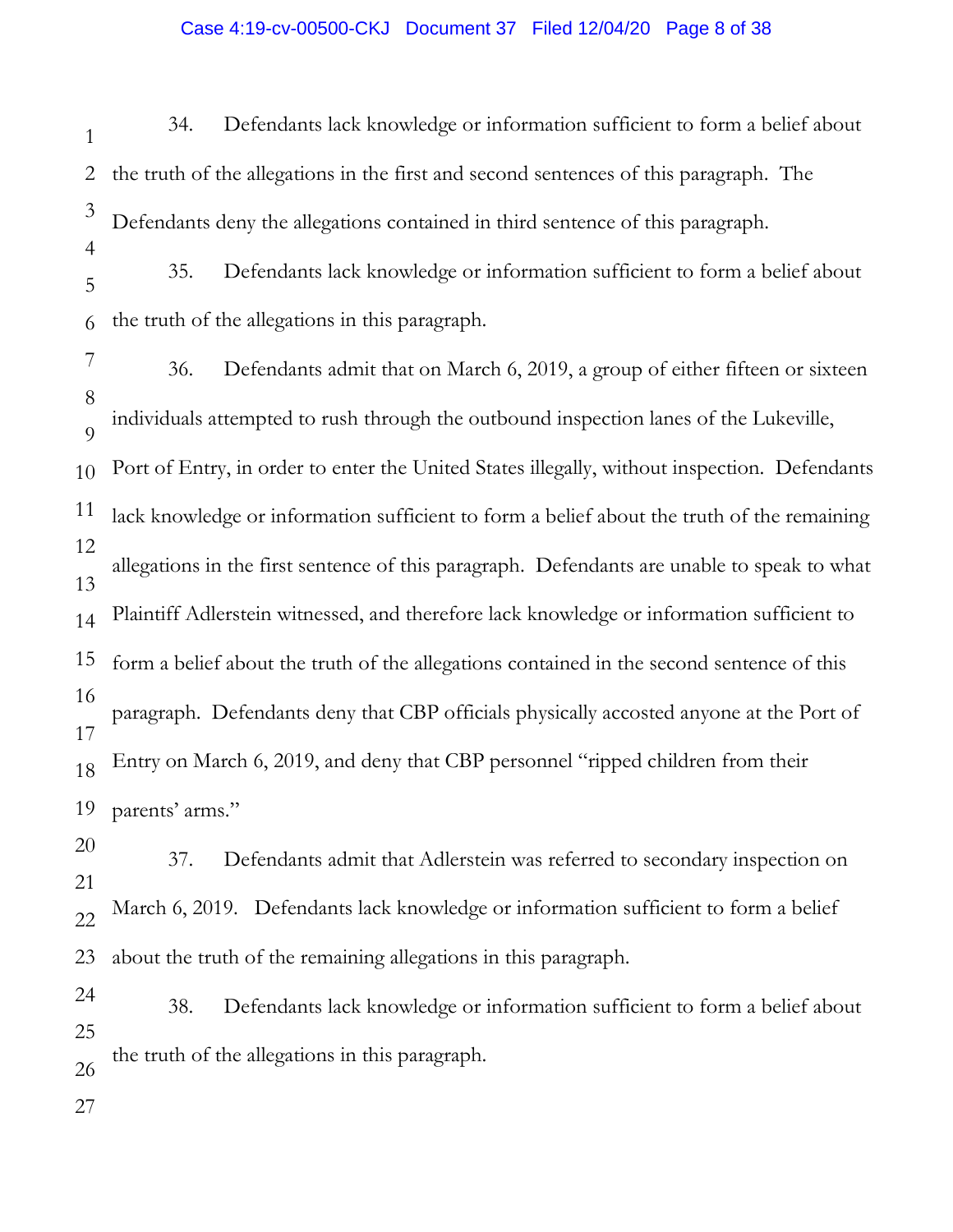#### Case 4:19-cv-00500-CKJ Document 37 Filed 12/04/20 Page 9 of 38

- 1 2 39. Defendants lack knowledge or information sufficient to form a belief about the truth of the allegations in this paragraph.
- 3 4 5 6 7 8  $\overline{Q}$ 10 11 12 13 14 15 16 17 18 40. Defendants admit that at approximately 5:25 p.m., on May 5, 2019, Customs and Border Protection Officer (CBPO) James Ndungu encountered Plantiff Adlerstein and a woman subsequently identified as a Honduran citizen, and that CBPO Ndungu asked other officers for assistance in dealing with the two individuals at the entry gate area of the Lukeville, Port of Entry. Defendants lack knowledge or information sufficient to form a belief about the truth of the remaining allegations contained in the first sentence of this paragraph. Defendants admit that CBPO Marvin Williams responded to this request for assistance. Defendants deny the remaining allegations contained in the second sentence of this paragraph. Defendants lack knowledge or information sufficient to form a belief about the truth of the allegations contained in the third sentence of this paragraph. Defendants deny the allegations contained in the fourth sentence of this paragraph.

19 20 21 22 23 24 25 26 27 41. Defendants admit that, when CBPO Williams responded to CBPO Ndungu's request for assistance, Plantiff Adlerstein and a Honduran citizen, were standing to the north of the International Boundary/border line between Mexico and the United States, and were therefore located within the territory of the United States. Defendants further admit that Plaintiff Ana Adlerstein admitted that she knew the Honduran citizen to be an undocumented alien, and that Plaintiff Adlerstein was arrested at the Lukeville, Arizona, Port of Entry on May 5, 2019, for a suspected attempted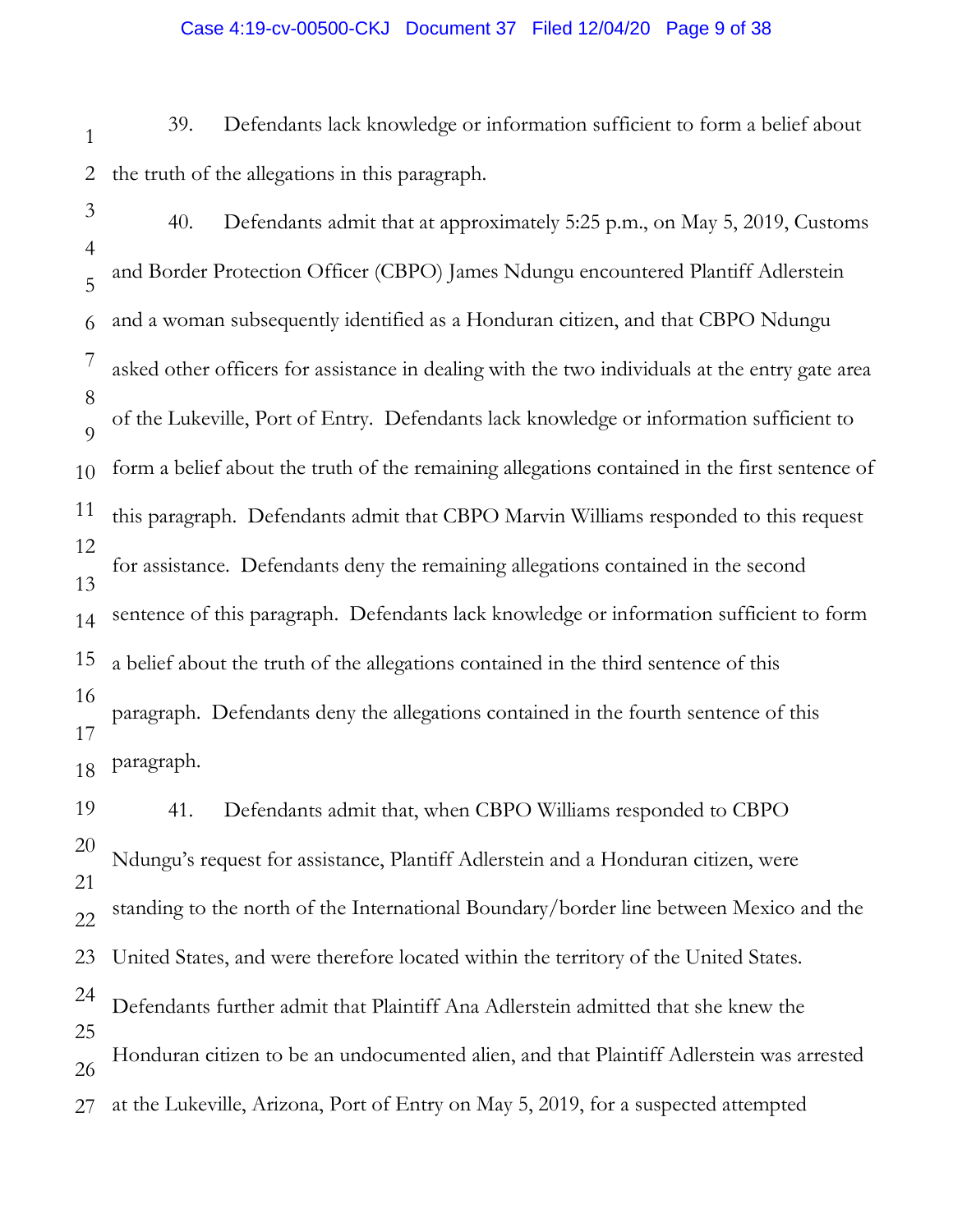1 2 3 violation of 8 U.S.C. § 1324. Defendants lack knowledge or information sufficient to form a belief about the truth of the allegation that Plaintiff Adlerstein did not intend to cross with the Honduran citizen into the United States

4

5 6 7 8  $\overline{Q}$ 10 11 12 13 14 42. Defendants admit the allegation in the first sentence of this paragraph that CBPO Williams escorted the Honduran citizen and Adlerstein to an office area within the Port of Entry. Defendants deny the remaining allegations in the first sentence. Defendants deny the allegations contained in the second sentence of the paragraph. Defendants aver that while near the entry gate area, CBPO Williams advised Plaintiff Ana Adlerstein that it was illegal to attempt to bring a person without proper documentation and authorization into the United States, and that he was placing her under arrest for a suspected violation of 8 U.S.C. § 1324.

15 16 17 18 19 20 21 22 23 24 25 26 27 43. Defendants deny the allegation in the first sentence of this paragraph that anyone at the Lukeville, Arizona, Port of Entry made any "threats" towards Plaintiff Ana Adlerstein, or anyone else. Defendants lack knowledge or information sufficient to form a belief about the truth of the allegation in the first sentence of this paragraph that Ms. Adlerstein was "concerned for her safety," or the allegation in the second sentence of this paragraph, that she was "confused." Defendants admit that at some point, Ms. Adlerstein asked if she was under arrest, and CBPO Williams told her that she was. Defendants deny that she asked if she was under arrest a second time. Defendants aver that CBPO Williams advised Plaintiff Ana Adlerstein that it was illegal to attempt to bring a person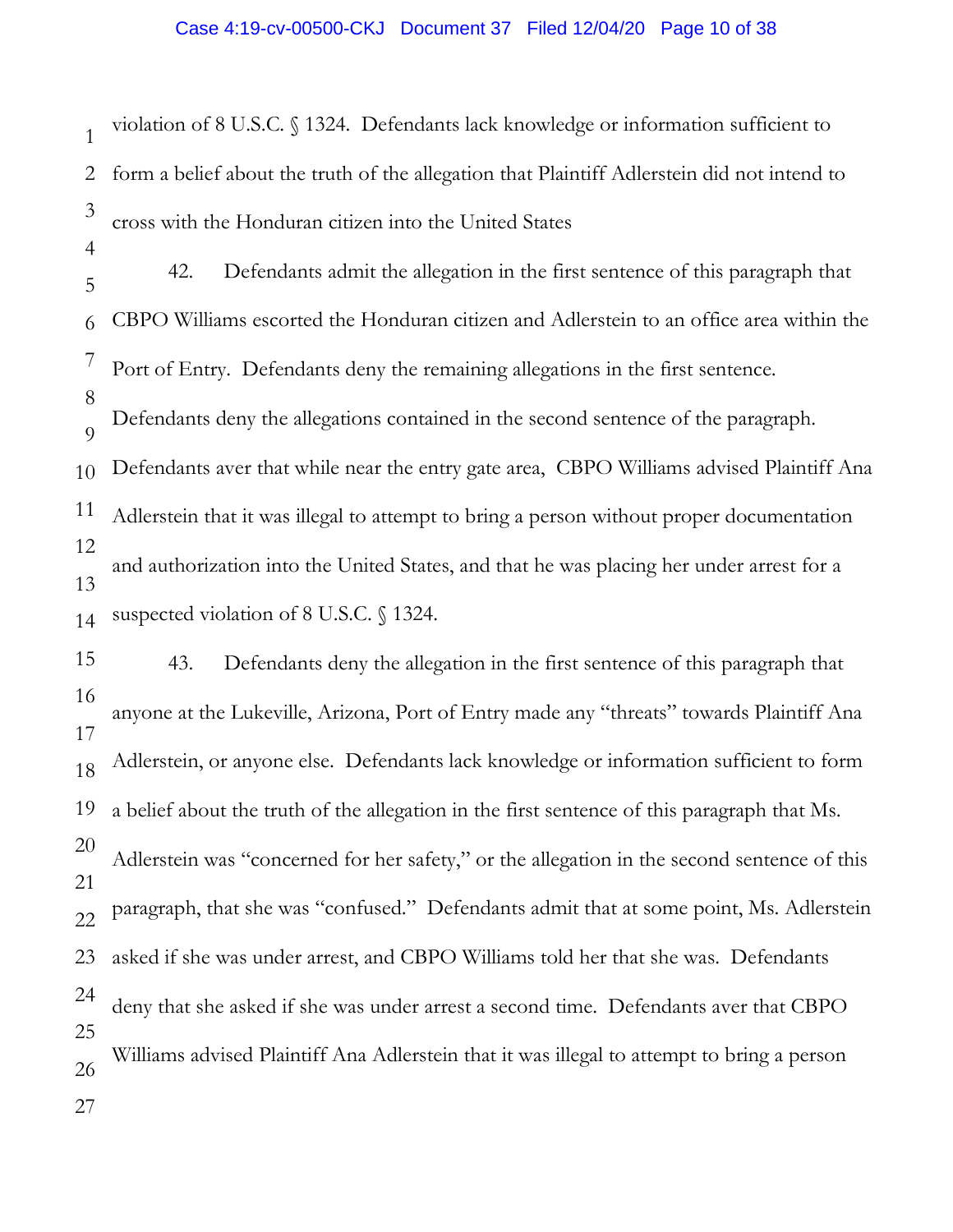### Case 4:19-cv-00500-CKJ Document 37 Filed 12/04/20 Page 11 of 38

1 2 without proper documentation and authorization into the United States, and that he was placing her under arrest for a suspected violation of 8 U.S.C. § 1324.

3 4 5 6 7 8  $\overline{Q}$ 10 11 12 13 14 15 16 44. Defendants lack knowledge or information sufficient to form a belief about the truth of the allegation in the first sentence of this paragraph that Ms. Adlerstein was "terrified" or "fearing she would be interrogated." Defendants deny that Ms. Adlerstein informed Officer Williams that she wished to speak to her lawyer at this point in time. Defendants admit the second sentence of this paragraph. The last sentence of this paragraph characterizes the letter seen at Exhibit A to the First Amended Complaint, and the Court is respectfully referred to that document for a true and accurate statement of its contents. 45. The first sentence of this paragraph is admitted. Defendants deny the allegations contained in the second sentence of this paragraph.

17 18 19 20 21 22 23 24 25 26 27 46. The allegations contained in the first sentence of this paragraph are unduly vague, such that no answer is required. However, Defendants admit that Ms. Adlerstein was escorted to a holding cell. The second sentence is admitted, except that Defendants deny that the cell had an open roof. As to the third sentence, Defendants admit that a female CBP Officer conducted a patdown search of Ms. Adlerstein, per normal CBP protocols when dealing with a person arrested at a Port of Entry. Defendants deny that the female CBP officer conducted the search aggressively. Defendants lack knowledge or information sufficient to form a belief about the truth of the remaining allegations in the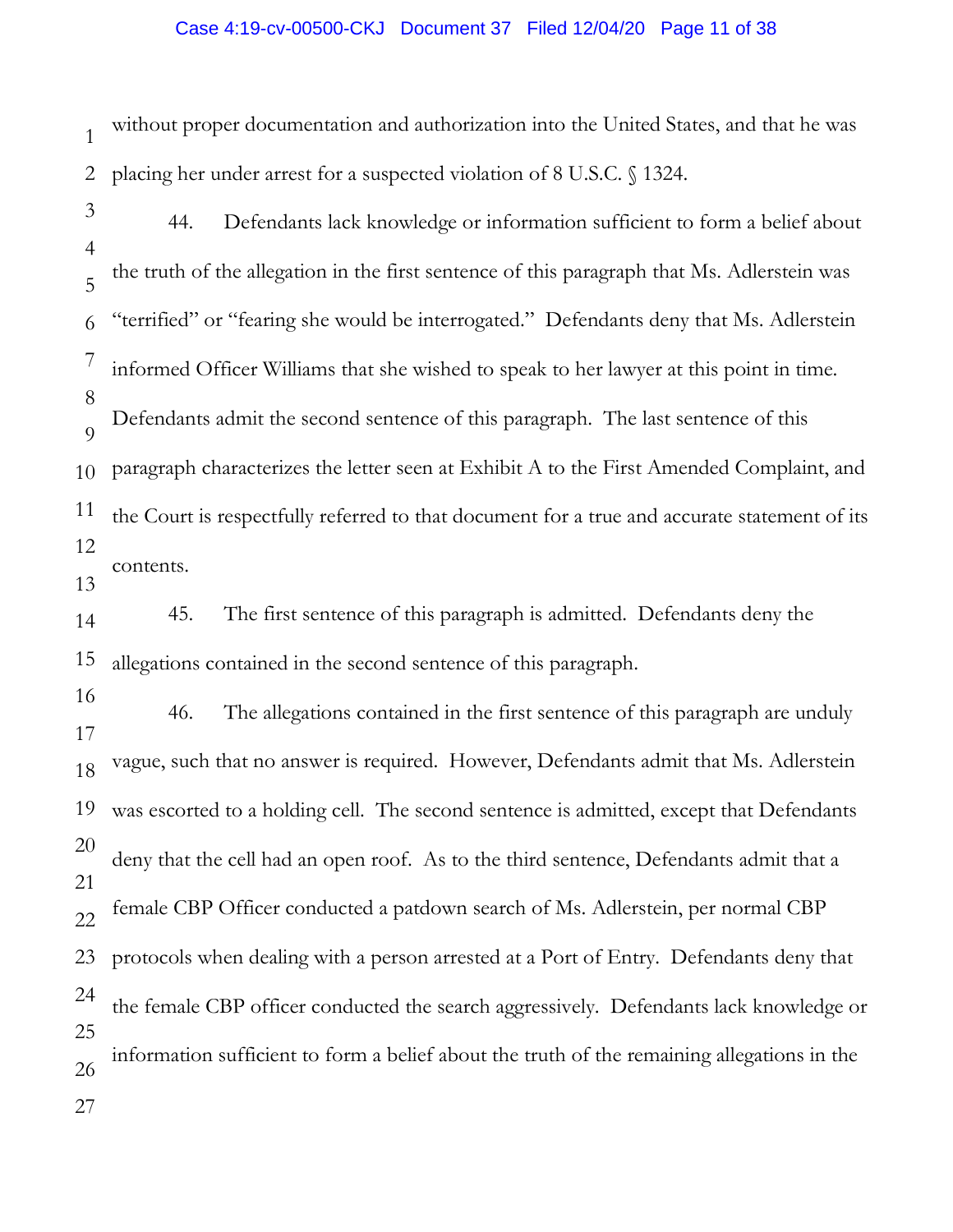# Case 4:19-cv-00500-CKJ Document 37 Filed 12/04/20 Page 12 of 38

1 2 third sentence of this paragraph. Defendants admit the allegations in the fourth and fifth sentences of this paragraph.

- 3 4 5 6 7 8  $\overline{Q}$ 10 11 12 13 14 15 16 17 18 19 20 47. Defendants admit the allegation in the first sentence of this paragraph that CBP personnel fingerprinted Ms. Adlerstein and requested biographical information from her while processing her arrest, per normal CBP booking protocols. Defendants lack knowledge or information sufficient to form a belief about the truth of the allegations in the second sentence of this paragraph. Defendants aver that Ms. Adlerstein indicated at some point that she was not going to answer any more questions and wanted to speak to her attorney. Defendants lack knowledge or information sufficient to form a belief about the truth of the allegations contained in the third and fourth sentences of this paragraph. Defendants admit the allegation in the fifth sentence that Ms. Adlerstein provided her home address at some point during her time at the Port of Entry. Defendants lack knowledge or information sufficient to form a belief about the truth of the remaining allegations in the fifth sentence of this paragraph, regarding what Ms. Adlerstein believed, or why she decided to provide her address.
- 21 22 23 48. Defendants lack knowledge or information sufficient to form a belief about the truth of the allegations in the first sentence of this paragraph. Defendants admit the allegations in the second sentence of this paragraph.
- 24 25 26 27 49. Defendants admit that Ms. Adlerstein was advised of the basis for her arrest for a suspected violation of 8 U.S.C. § 1324. Defendants deny that Ms. Adlerstein was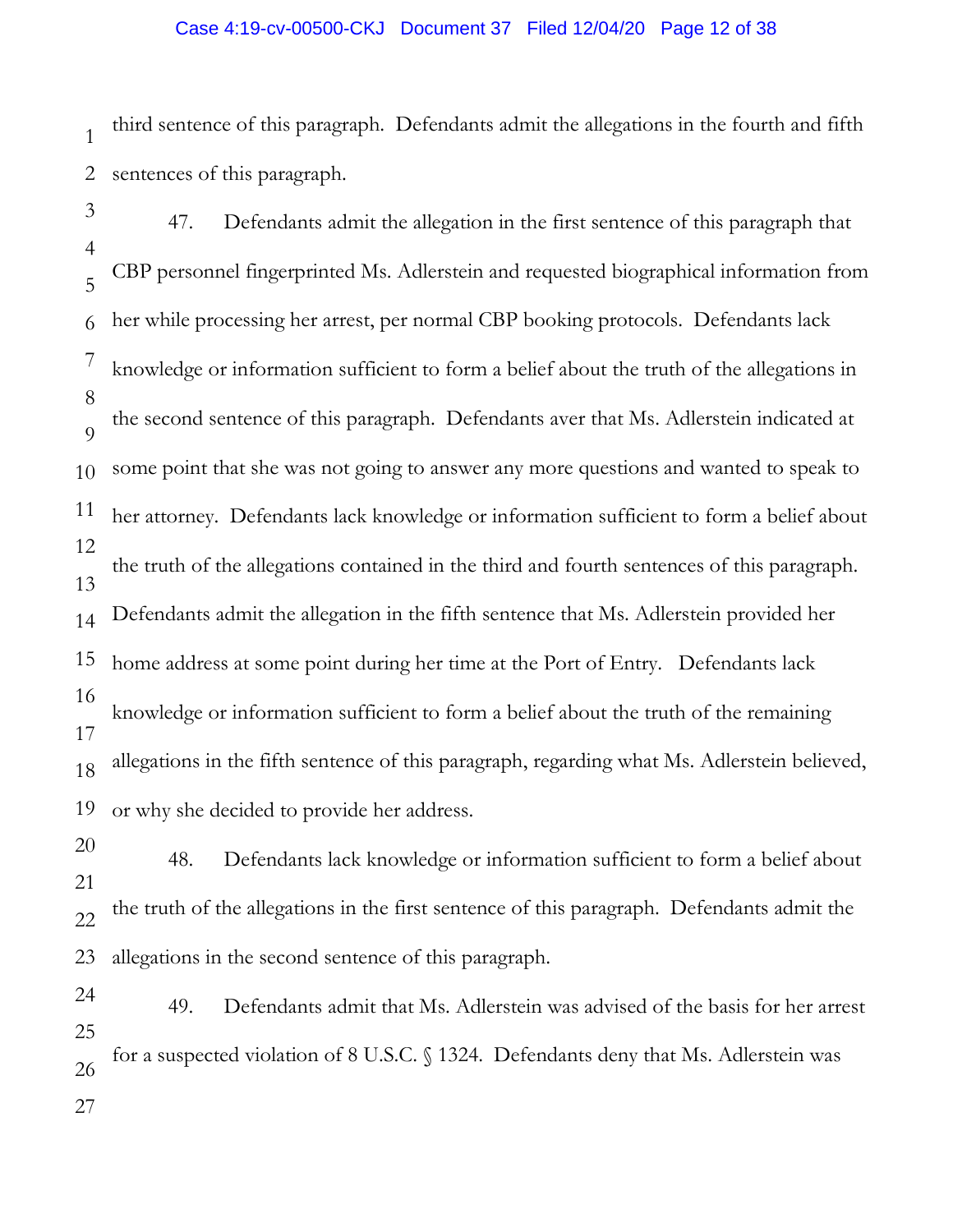# Case 4:19-cv-00500-CKJ Document 37 Filed 12/04/20 Page 13 of 38

1 2 "accused" of smuggling illegal aliens "throughout" her detention, "at numerous times," and by "various officers."

3 4 5 6 50. Defendants admit that Ms. Adlerstein was barefooted while detained in the cell. Defendants lack knowledge or information sufficient to form a belief about the truth of the remaining allegations contained in this paragraph.

7 8  $\overline{Q}$ 51. Defendants admit that Plainiff Ana Adlerstein was released from custody at the Lukeville, Arizona Port of Entry at approximately 9:00 PM on May 5, 2019.

10 Defendants admit that Ms. Adlerstein tapped on her cell door several times. Defendants

11 deny that she was yelling. Defendants deny that an Officer asked her, "What do you

13 want?" Defendants admit that at some point Ms. Adlerstein asked, "why are you

14 detaining me?" Defendants deny that last sentence of the paragraph. Defendants aver

15 that an Officer advised her again she was being detained because she had been arrested

16

17 for a suspected violation of 8 U.S.C. § 1324.

12

18 19 52. Defendants admit the first sentence of this paragraph. Defendants deny the second sentence of the paragraph.

20 21 22 53. Defendants admit that Ms. Adlerstein asked to speak with her lawyer. Defendants deny the second sentence of the paragraph.

23 24 25 26 27 54. Defendants lack knowledge or information sufficient to form a belief about the truth of the allegations contained in the first sentence of this paragraph as to Ms. Adlerstein's state of mind. Defendants admit the allegation in the first sentence that Adlerstein claimed her rights were being violated, but Defendants lack knowledge or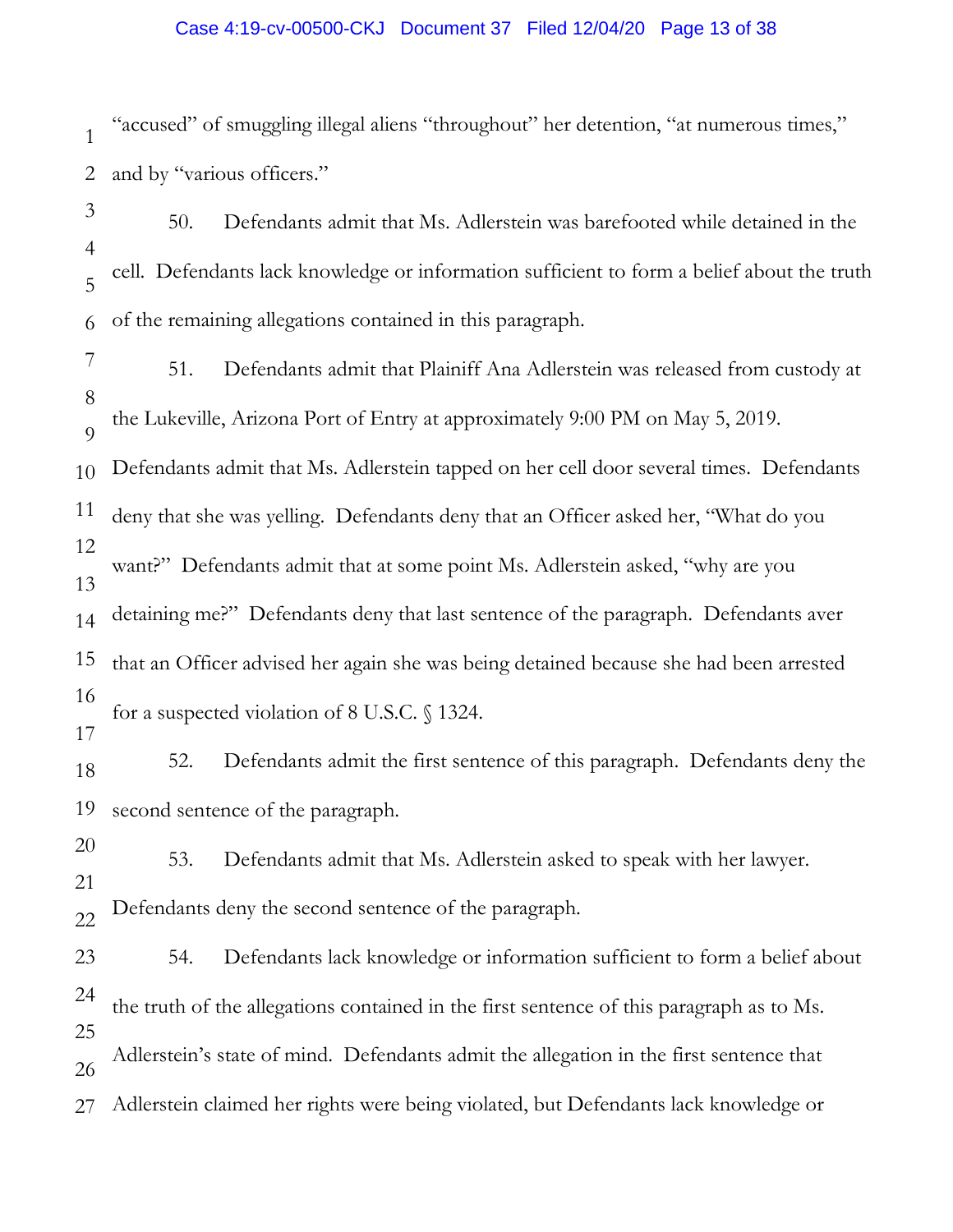# Case 4:19-cv-00500-CKJ Document 37 Filed 12/04/20 Page 14 of 38

1 2 3 information sufficient to form a belief about the truth of the allegation that Ms. Adlerstein claimed she was being detained for too long. Defendants deny the remaining allegations contained in the paragraph.

4

25

5 6 7 8  $\overline{Q}$ 10 11 12 13 14 15 16 17 18 19 20 21 22 23 24 55. Defendants admit the allegation in the first sentence of this paragraph that Ms. Adlerstein asked for an ambulance towards the end of her detention at the Port of Entry. Defendants lack knowledge or information sufficient to form a belief about the truth of the allegations contained in the remainder of the first sentence of this paragraph. Defendants admit that Plaintiff Adlerstein was informed that she would be released, and that ICE investigators were going to contact her to conduct a deferred interview. Defendants admit that Ms. Adlerstein declined medical assistance, was released from custody, and departed the Port of Entry. Defendants lack knowledge or information sufficient to form a belief about the truth of the remaining allegations contained in second through seventh sentence of this paragraph. 56. Defendants deny the first sentence but aver that HSI Special Agent James Staton tried to contact Ms. Adlerstein by telephone approximately ten days later. Defendants admit that Ms. Adlerstein's counsel asked Special Agent Staton to send him the questions he was interested in having Ms. Alderstein answer and Defendants admit that Special Agent Stanton did not send any questions to Ms. Adlerstein's counsel. 57. Defendants lack knowledge or information sufficient to form a belief about

26 the truth of the allegations contained in the first two sentences of this paragraph. The

27 third and fourth sentences are admitted. Defendants lack knowledge or information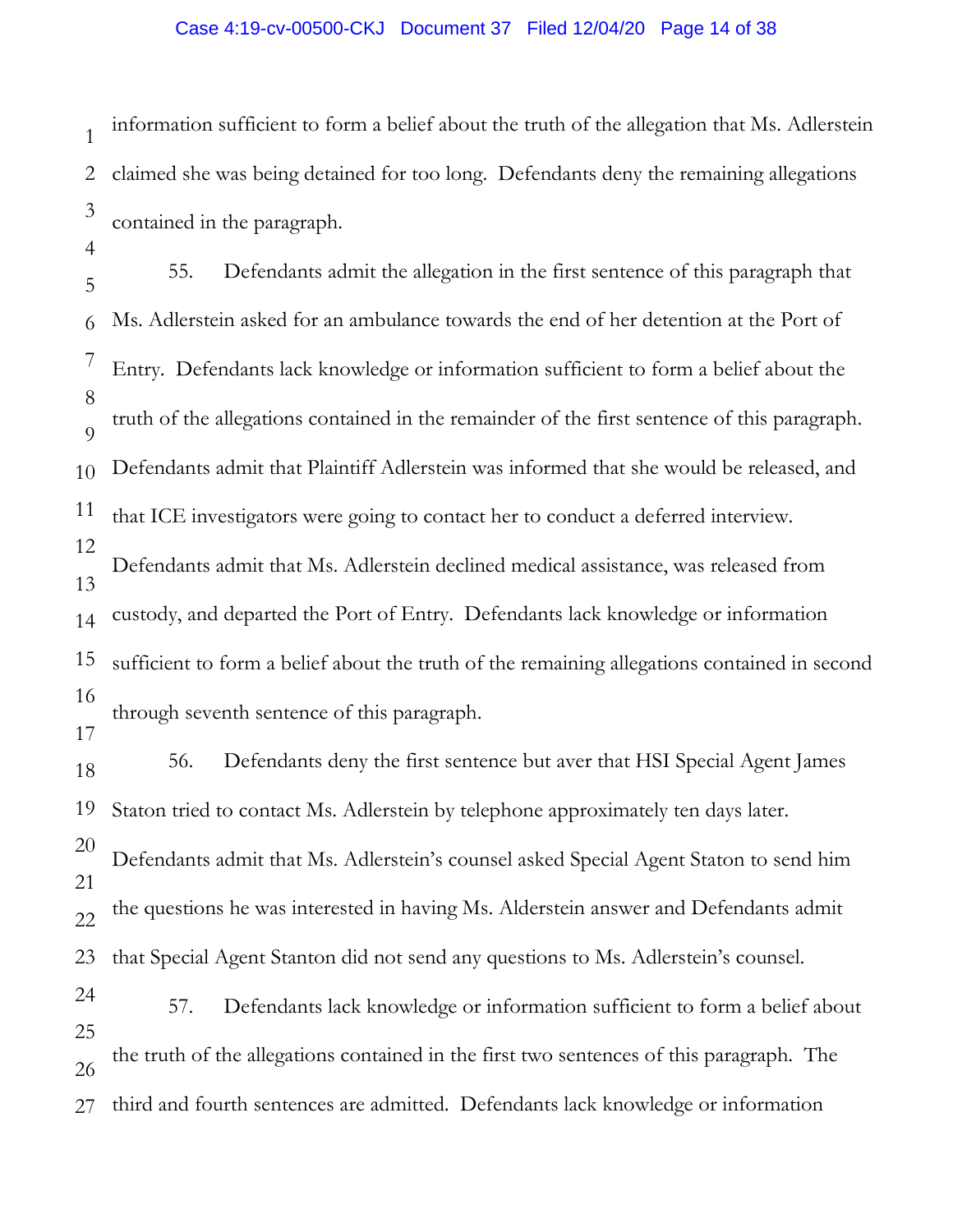## Case 4:19-cv-00500-CKJ Document 37 Filed 12/04/20 Page 15 of 38

1 2 sufficient to form a belief about the truth of the allegation contained in the final sentence of the paragraph.

3 4 5 6 7 8  $\overline{O}$ 10 11 12 13 14 15 16 17 18 19 20 21 22 23 24 25 26 27 58. Defendants lack knowledge or information sufficient to form a belief about the truth of the allegations contained in the first two sentences of this paragraph. Defendants admit the allegation in the third sentence that Plaintiff Adlerstein was arrested for a suspected violation of 8 U.S.C. § 1324. The remainder of the third sentence constitutes a legal conclusion and argument, to which no answer is required. 59. Defendants lack knowledge or information sufficient to form a belief about the truth of the allegations contained in this paragraph 60. Defendants lack knowledge or information sufficient to form a belief about the truth of the allegations contained in this paragraph. 61. Defendants lack knowledge or information sufficient to form a belief about the truth of the allegations contained in this paragraph. 62. Defendants lack knowledge or information sufficient to form a belief about the truth of the allegations contained in this paragraph. 63. Defendants deny the allegations contained in the first sentence of this paragraph, and aver that Plaintiff Adlerstein was arrested for a suspected violation of 8 U.S.C. § 1324. Defendants lack knowledge or information sufficient to form a belief about the truth of the remaining allegations contained in this paragraph 64. Defendants lack knowledge or information sufficient to form a belief about the truth of the allegations in this paragraph.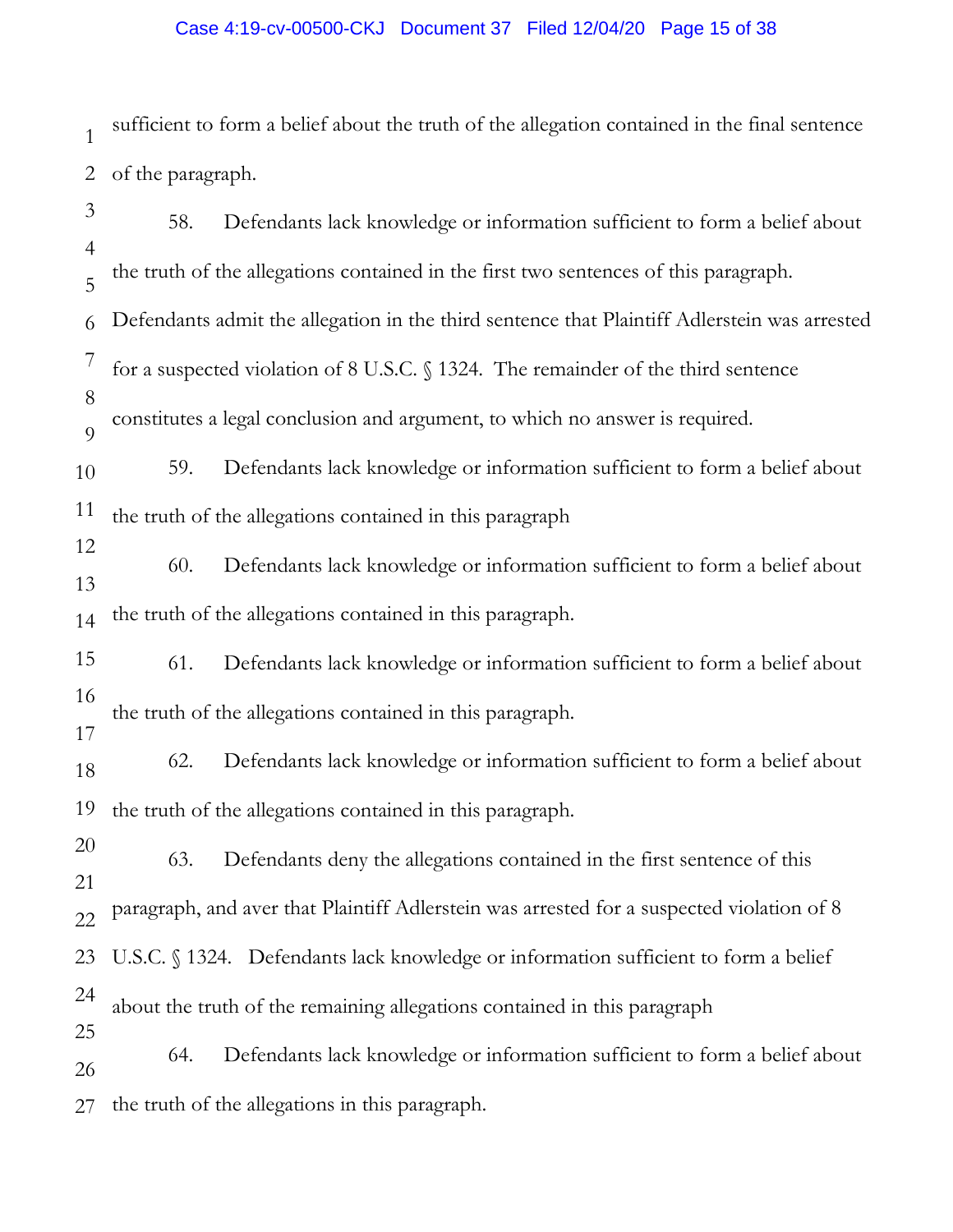# Case 4:19-cv-00500-CKJ Document 37 Filed 12/04/20 Page 16 of 38

| $\mathbf{1}$        | 65. | The first sentence of this paragraph is denied. As to the second sentence,                |
|---------------------|-----|-------------------------------------------------------------------------------------------|
| $\overline{2}$      |     | denied except that Defendants aver that CBP created a Power Point document which          |
| 3                   |     | referenced certain individuals, including Plaintiffs. The allegations in the remaining    |
| $\overline{4}$<br>5 |     | sentences characterize the Power Point document, to which no response is required. The    |
| 6                   |     | Court is respectfully referred to the Power Point document for a full and accurate        |
| 7                   |     | statement of its contents.                                                                |
| 8<br>9              | 66. | This paragraph and the unnumbered pictures beneath it characterize the                    |
| 10                  |     | Power Point document, to which no response is required. The Court is respectfully         |
| 11                  |     | referred to the Power Point document for a full and accurate statement of its contents.   |
| 12<br>13            | 67. | Denied.                                                                                   |
| 14                  | 68. | Defendants lack knowledge or information sufficient to form a belief about                |
| 15                  |     | the truth of the allegations in this paragraph.                                           |
| 16<br>17            | 69. | Defendants lack knowledge or information sufficient to form a belief about                |
| 18                  |     | the truth of the allegations in this paragraph.                                           |
| 19                  |     | 70. Defendants lack knowledge or information sufficient to form a belief about            |
| 20                  |     | the truth of the allegations in the first sentence of this paragraph. Defendants deny the |
| 21<br>22            |     | allegations contained in the remaining sentences of this paragraph.                       |
| 23                  | 71. | Defendants admit that Plaintiff Valenzuela presented himself for inspection               |
| 24                  |     | through the pedestrian lanes at the San Ysidro port of entry on December 26, 2018.        |
| 25<br>26            |     | Defendants admit that Valenzuela presented his passport and was referred to secondary     |
| 27                  |     |                                                                                           |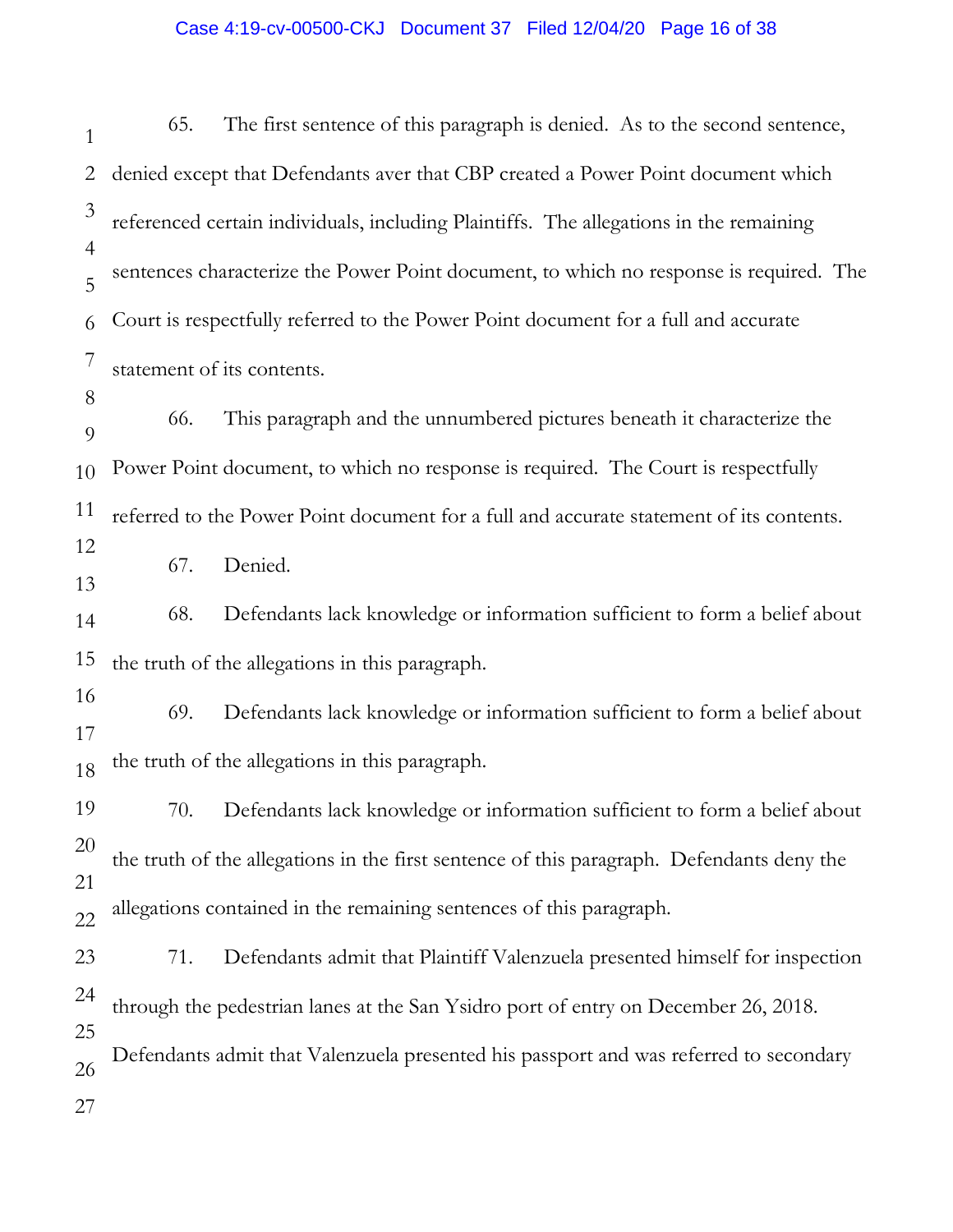## Case 4:19-cv-00500-CKJ Document 37 Filed 12/04/20 Page 17 of 38

1 2 inspection. Defendants lack knowledge or information sufficient to form a belief about the truth of the remaining allegations in this paragraph.

3 4 5 6 7 8 72. Defendants admit that Plaintiff Valenzuela was questioned in an interview room as part of his border inspection. Defendants admit that he was questioned by two plainclothes CBP officers. Defendants deny that Plaintiff Valenzuela was questioned by HSI officers. Defendants otherwise deny the allegations in this paragraph.

 $\overline{Q}$ 73. Admitted.

10 74. Defendants admit that Plaintiff Valenzuela was questioned about his

11 12 13 14 employment as part of his border inspection, and that he identified certain organizations he worked with. Defendants lack knowledge or information sufficient to form a belief about the truth of the remaining allegations in this paragraph.

15 75. Defendants deny the allegations contained in this paragraph.

17 18 19 20 21 22 23 24 25 76. Defendants admit that CBP officers took notes, and used them to inform the remarks listed on the inspection record regarding this border inspection. Defendants lack knowledge or information sufficient to form a belief about the truth of the time required to conduct the inspection. The remaining allegation in this paragraph, that the records were "available for other officials within the Defendant agencies to review" is unduly vague, such that no answer is required. To the extent an answer is required, denied.

26

16

27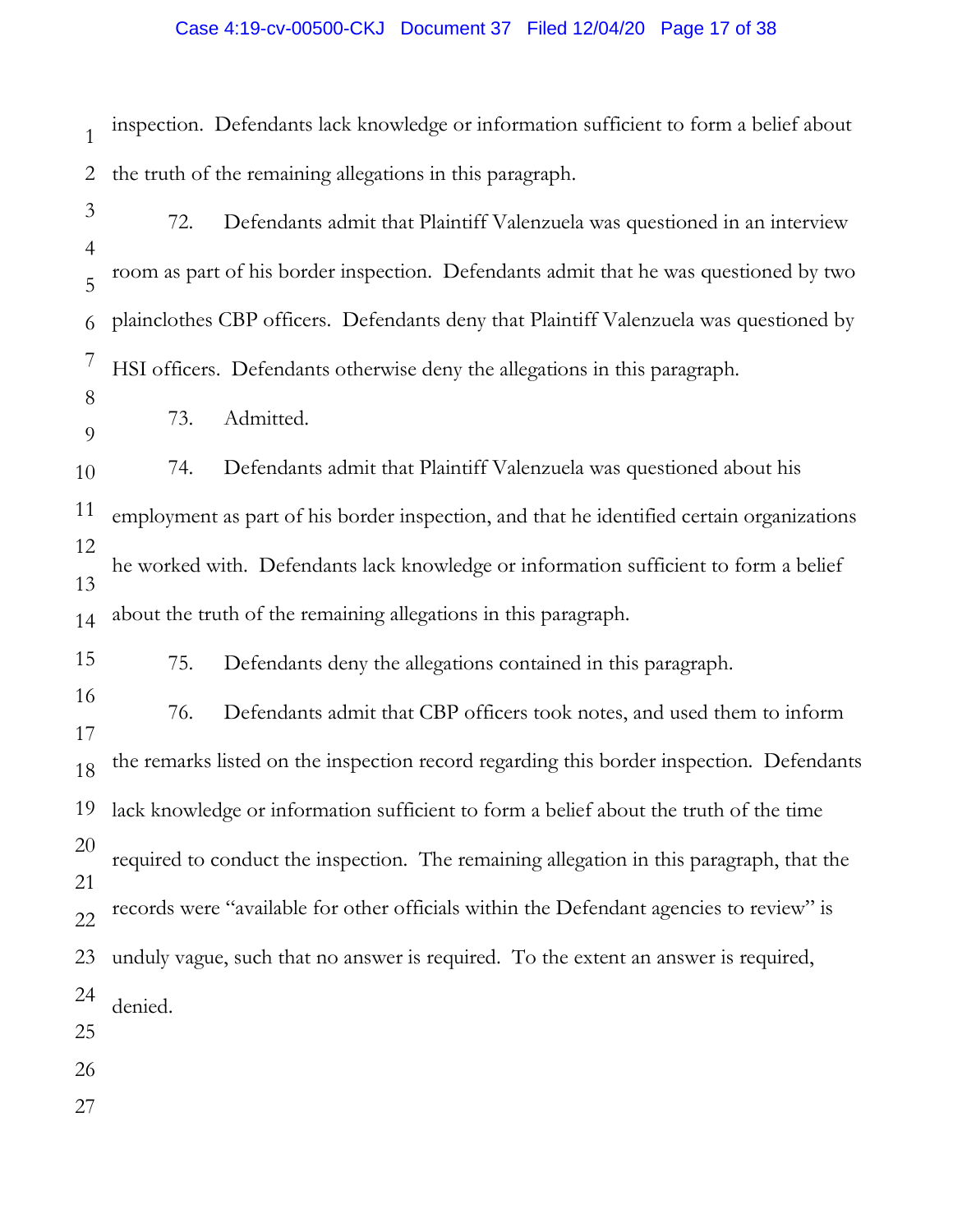# Case 4:19-cv-00500-CKJ Document 37 Filed 12/04/20 Page 18 of 38

| 1                                | Defendants admit that Valenzuela showed Plaintiffs photographs on his<br>77.                   |
|----------------------------------|------------------------------------------------------------------------------------------------|
| 2                                | Defendants lack knowledge sufficient to form a belief about the truth of the<br>phone.         |
| $\mathfrak{Z}$<br>$\overline{4}$ | remaining allegations contained in this paragraph.                                             |
| 5                                | 78.<br>Defendants admit that Plaintiff Valenzuela volunteered to show Defendants               |
| 6                                | pictures on his phone. Defendants lack knowledge or information sufficient to form a           |
| 7                                | belief about the truth of the remaining allegations in this paragraph.                         |
| 8<br>9                           | Defendants admit that CBP officials released Plaintiff Valenzuela, who<br>79.                  |
| 10                               | entered the United States. Defendants lack knowledge or information sufficient to form a       |
| 11                               | belief about the truth of the remaining allegations in this paragraph.                         |
| 12<br>13                         | 80.<br>Defendants admit the allegations in this paragraph, specifically that Plaintiff         |
| 14                               | presented himself for inspection at the San Ysidro port of entry vehicle lanes on              |
| 15                               | December 28, 2018.                                                                             |
| 16<br>17                         | Defendants admit that Plaintiff Valenzuela was referred to secondary<br>81.                    |
| 18                               | inspection as part of his border inspection. Defendants lack knowledge or information          |
|                                  | 19 sufficient to form a belief about the truth of the remaining allegations in this paragraph. |
| 20                               | Defendants lack knowledge or information sufficient to form a belief about<br>82.              |
| 21<br>$\overline{22}$            | the truth of the allegations in this paragraph.                                                |
| 23                               | Defendants lack knowledge or information sufficient to form a belief about<br>83.              |
| 24                               | the truth of the allegations in this paragraph.                                                |
| 25<br>26                         | Defendants admit that Valenzuela was interviewed by CBP Officer Ochoa as<br>84.                |
| 27                               | part of his secondary border inspection. Defendants deny that the interview was                |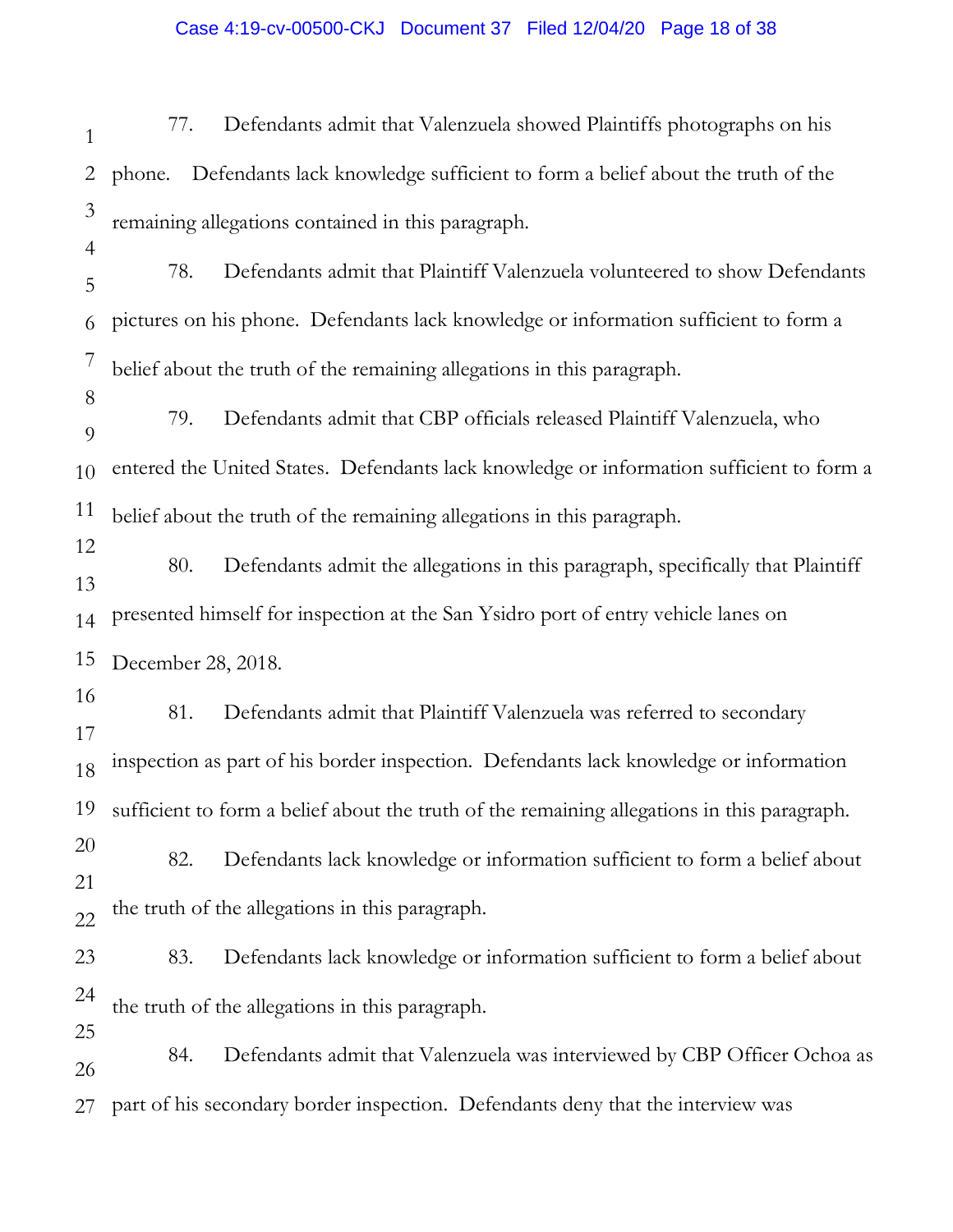# Case 4:19-cv-00500-CKJ Document 37 Filed 12/04/20 Page 19 of 38

1 2 3 4 5 6 7 8 9 10 11 12 13 14 15 16 17 18 19 20 21 22 23 24 25 26 27 intimidating or aggressive and deny the allegation characterizing the interview as an "interrogation." Defendants admit that Valenzuela was interviewed by two plainclothes CBP Officers in an interview room with a metal table and metal chairs. Defendants admit that CBP Officer Ochoa took notes during the interview. Defendants lack knowledge or information sufficient to form a belief about the truth of the remaining allegations in this paragraph. 85. Defendants lack knowledge or information sufficient to form a belief about the truth of the allegations in this paragraph. 86. Defendants lack knowledge or information sufficient to form a belief about the truth of the allegations in the first sentence of this paragraph. Defendants deny the allegation in the second sentence characterizing the interview as an "interrogation," and aver that Mr. Valenzuela was interviewed. Defendants lack knowledge or information sufficient to form a belief about the truth of the remaining allegations in this paragraph. 87. Defendants deny the allegation in the first sentence of this paragraph characterizing the interview as an "interrogation." Defendants admit that Valenzuela was asked where and with whom he lives and that Valenzuela answered. 88. Defendants admit that Valenzuela was asked what he does for a living, and that Valenzuela responded. Defendants lack knowledge or information sufficient to form a belief about the truth of the remaining allegations in this paragraph. 89. Defendants lack knowledge or information sufficient to form a belief about the truth of the allegations in this paragraph.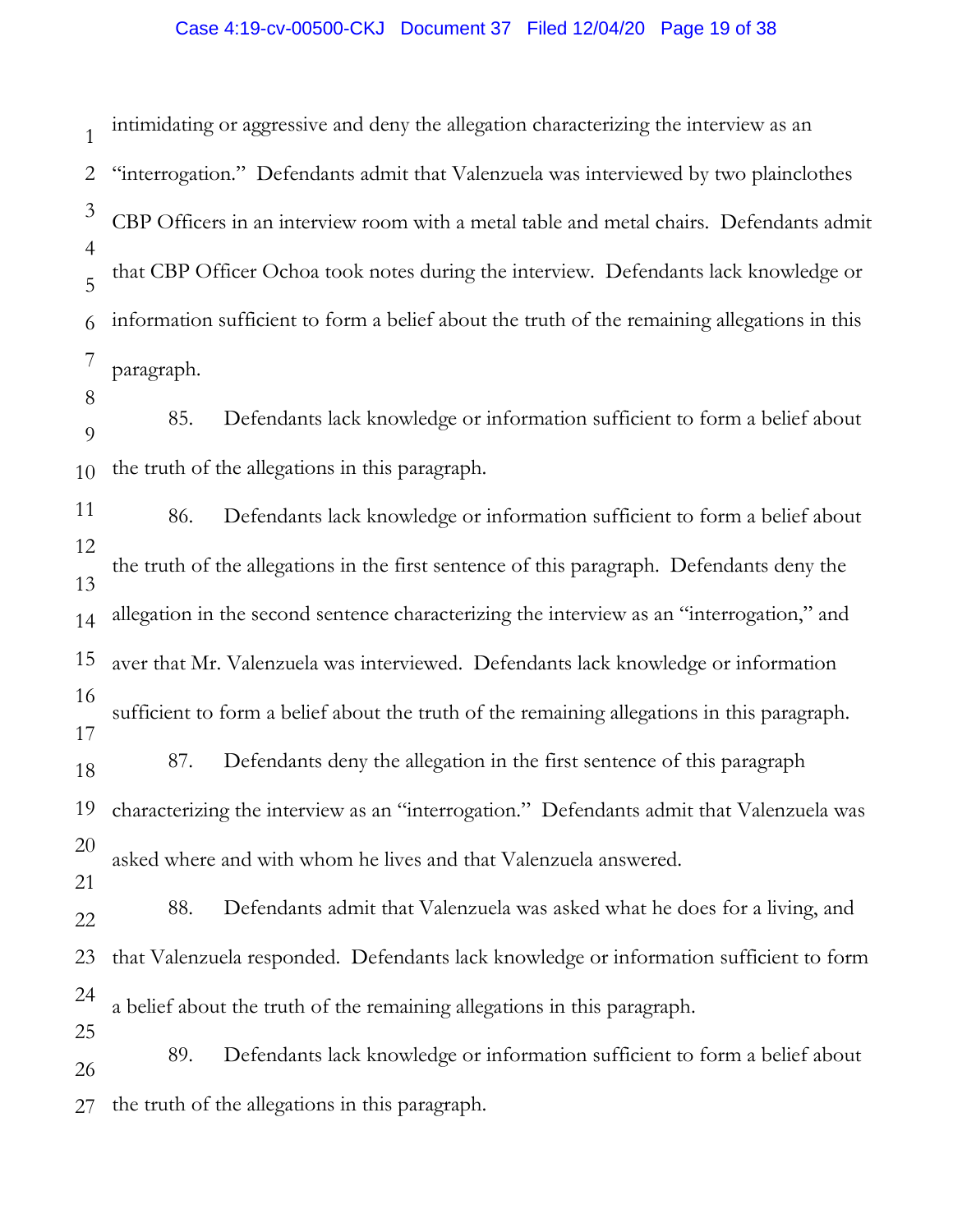1 2 3 4 5 6 7 8 9 10 11 12 13 14 15 16 17 18 19 20 21 22 23 24 25 26 27 90. Defendants lack knowledge or information sufficient to form a belief about the truth of the allegations in this paragraph. 91. Defendants deny that Mr. Valenzuela's phone was confiscated, but admit that they temporarily detained his phone to conduct a manual border examination. Defendants lack knowledge or information sufficient to form a belief about the truth of the remaining allegations in this paragraph. 92. Defendants lack knowledge or information sufficient to form a belief about the truth of the allegations in this paragraph. 93. Defendants deny the allegations contained in this paragraph. 94. Defendants admit that Plaintiff presented himself for inspection in the vehicle lanes at the San Ysidro port of entry on January 9, 2019 and that he was referred to secondary inspection. Defendants deny that Valenzuela was interviewed by HSI officials. Defendants aver that Mr. Valenzuela was interviewed by CBP Officers. Defendants lack knowledge or information sufficient to form a belief about the truth of the remaining allegations in this paragraph. 95. Defendants deny the allegations in the first sentence of this paragraph. Defendants admit that Plaintiff Valenzuela indicated that nothing had changed since his last inspection. Defendants lack knowledge or information sufficient to form a belief about the truth of the remaining allegations in this paragraph.

# Case 4:19-cv-00500-CKJ Document 37 Filed 12/04/20 Page 20 of 38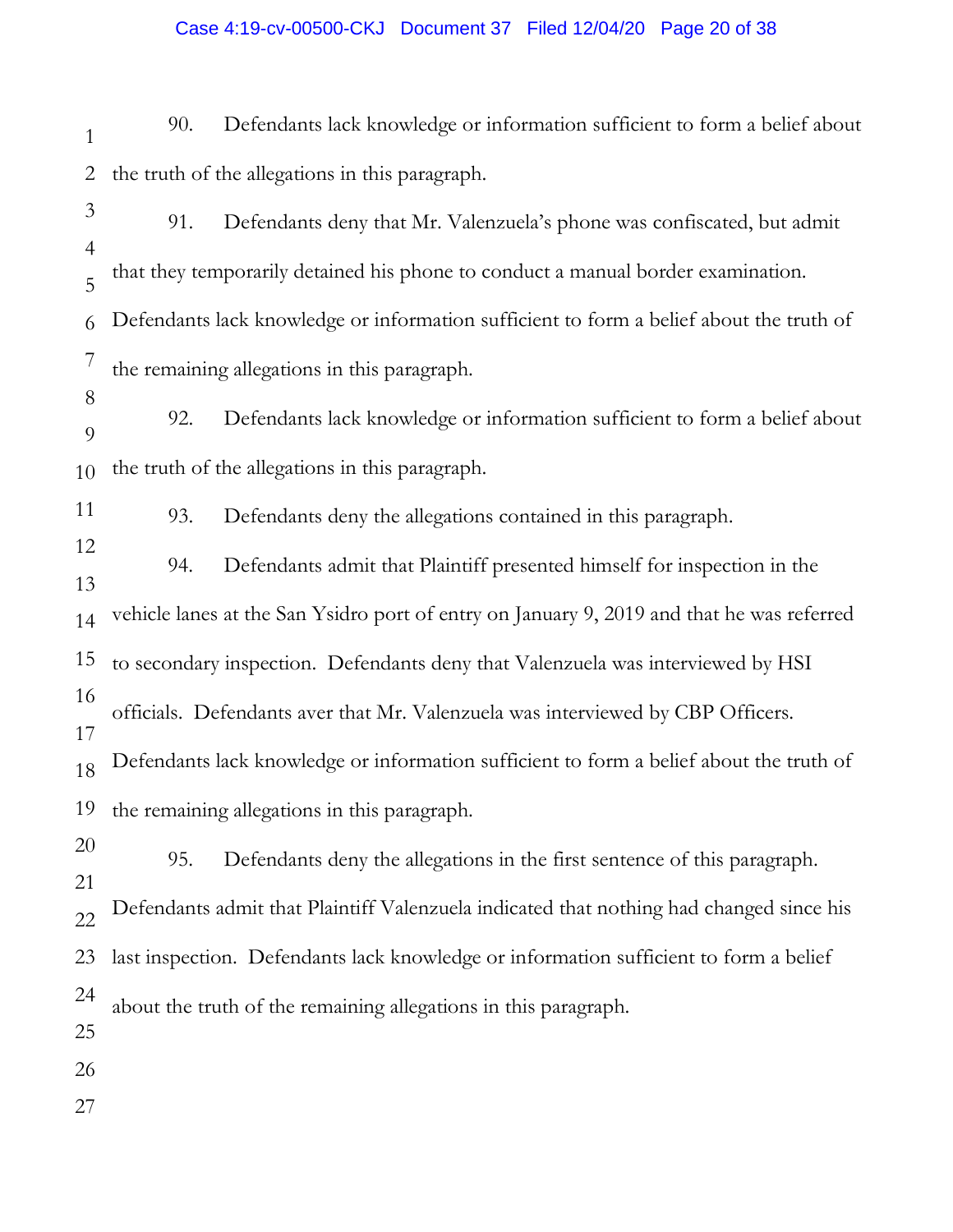# Case 4:19-cv-00500-CKJ Document 37 Filed 12/04/20 Page 21 of 38

1 2 3 96. The first sentence of this paragraph is admitted. Defendants lack knowledge or information sufficient to form a belief about the truth of the remaining allegations in this paragraph.

5 6 7 97. Defendants deny the allegation in the in this paragraph characterizing the interview as an "interrogation." Defendants lack knowledge or information sufficient to form a belief about the truth of the remaining allegations in this paragraph.

4

8

9 10 11 98. Defendants lack knowledge or information sufficient to form a belief about the truth of the allegations in the first sentence of this paragraph. Defendants deny the allegation contained in the second sentence of this paragraph.

12 13 14 15 16 17 18 19 99. Defendants admit that Plaintiff crossed into the United States after presenting himself for inspection through a pedestrian lane at the San Ysidro port of entry on January 10, 2019. Defendants admit that Mr. Valenzuela was referred to secondary inspection. Defendants admit the allegation contained in the last sentence of this paragraph. Defendants lack knowledge or information sufficient to form a belief about the truth of the remaining allegations in this paragraph.

20 21 22 23 24 25 26 27 100. Defendants admit that Plaintiff crossed into the United States after presenting himself for inspection through a pedestrian lane at the San Ysidro port of entry on January 15, 2019, but lack knowledge or information sufficient to form a belief about the truth of the allegation as to the purpose of his trip. Defendants admit that Mr. Valenzuela was referred to secondary inspection and his bag was inspected. Defendants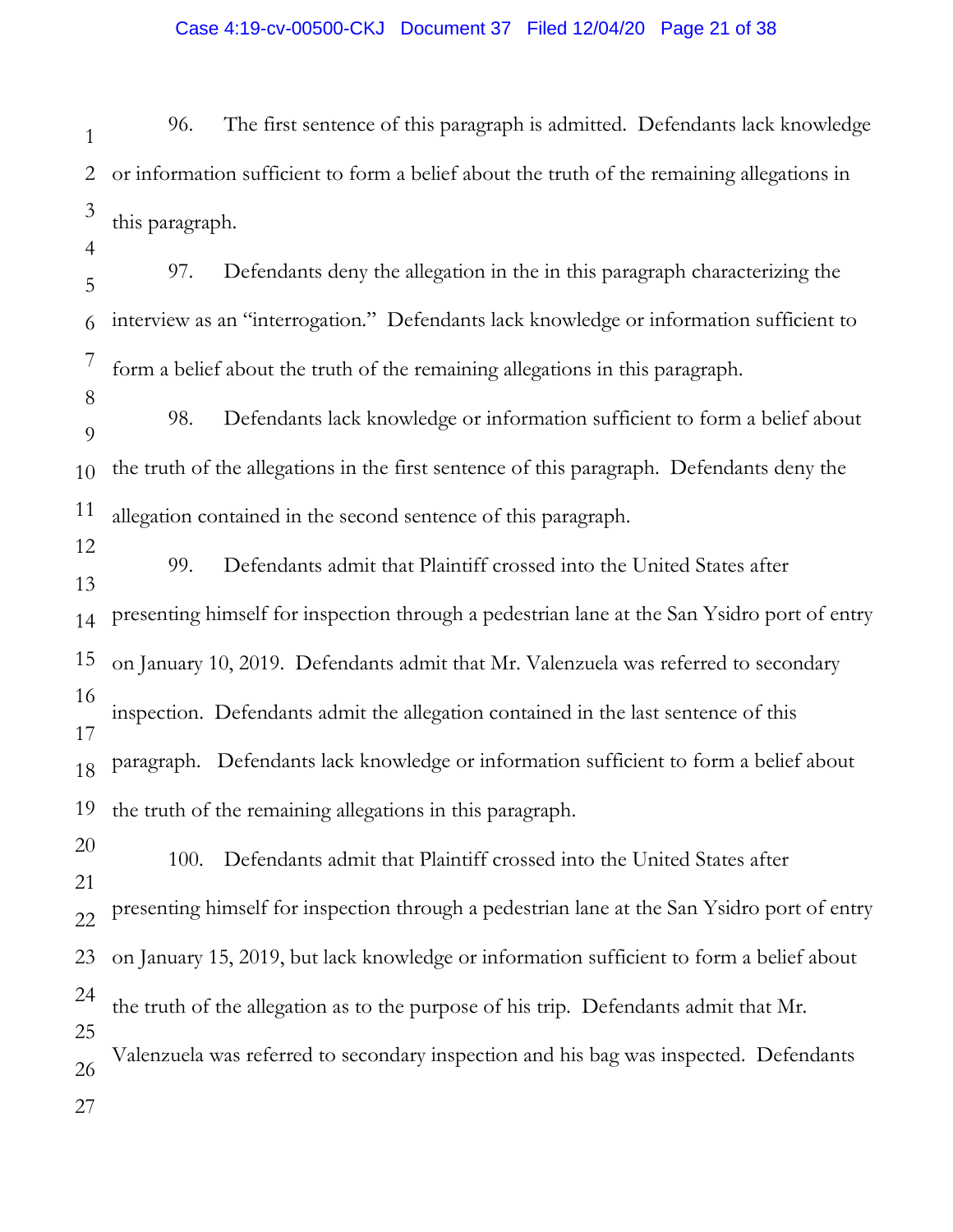# Case 4:19-cv-00500-CKJ Document 37 Filed 12/04/20 Page 22 of 38

1 2 deny that Mr. Valenzuela was questioned by HSI officers. Defendants admit that Mr. Valenzuela was questioned by plainclothes CBP Officers.

3 4 5 6 7 8  $\overline{Q}$ 10 11 12 13 14 15 16 17 18 19 20 21 22 23 24 25 26 27 101. Defendants deny the allegation in the in the first sentence of this paragraph characterizing a CBP Officer as having "interrogated" Mr. Valenzuela. Defendants admit the allegation in the first sentence that Mr. Valenzuela was interviewed by two CBP officers, one of whom was CBPO Ochoa. Defendants lack knowledge or information sufficient to form a belief about the truth of the remaining allegations in this paragraph. 102. Defendants lack knowledge or information sufficient to form a belief about the truth of the allegations contained in the first sentence of this paragraph. Defendants admit that Mr. Valenzuela told officers that he was heading to a job interview. Defendants lack knowledge or information sufficient to form a belief about the truth of the remaining allegations in this paragraph. 103. Defendants admit that Mr. Valenzuela was referred to secondary inspection. Defendants lack knowledge or information sufficient to form a belief about the truth of the remaining allegations in this paragraph. 104. Defendants admit that Plaintiff crossed into the United States after presenting himself for inspection through a vehicle lane at the San Ysidro port of entry on January 25, 2019. Defendants admit that Valenzuela was referred to secondary inspection. Defendants admit that Valenzuela's vehicle was inspected. Defendants admit that Valenzuela was placed in hand restraints after exiting his vehicle. Defendants lack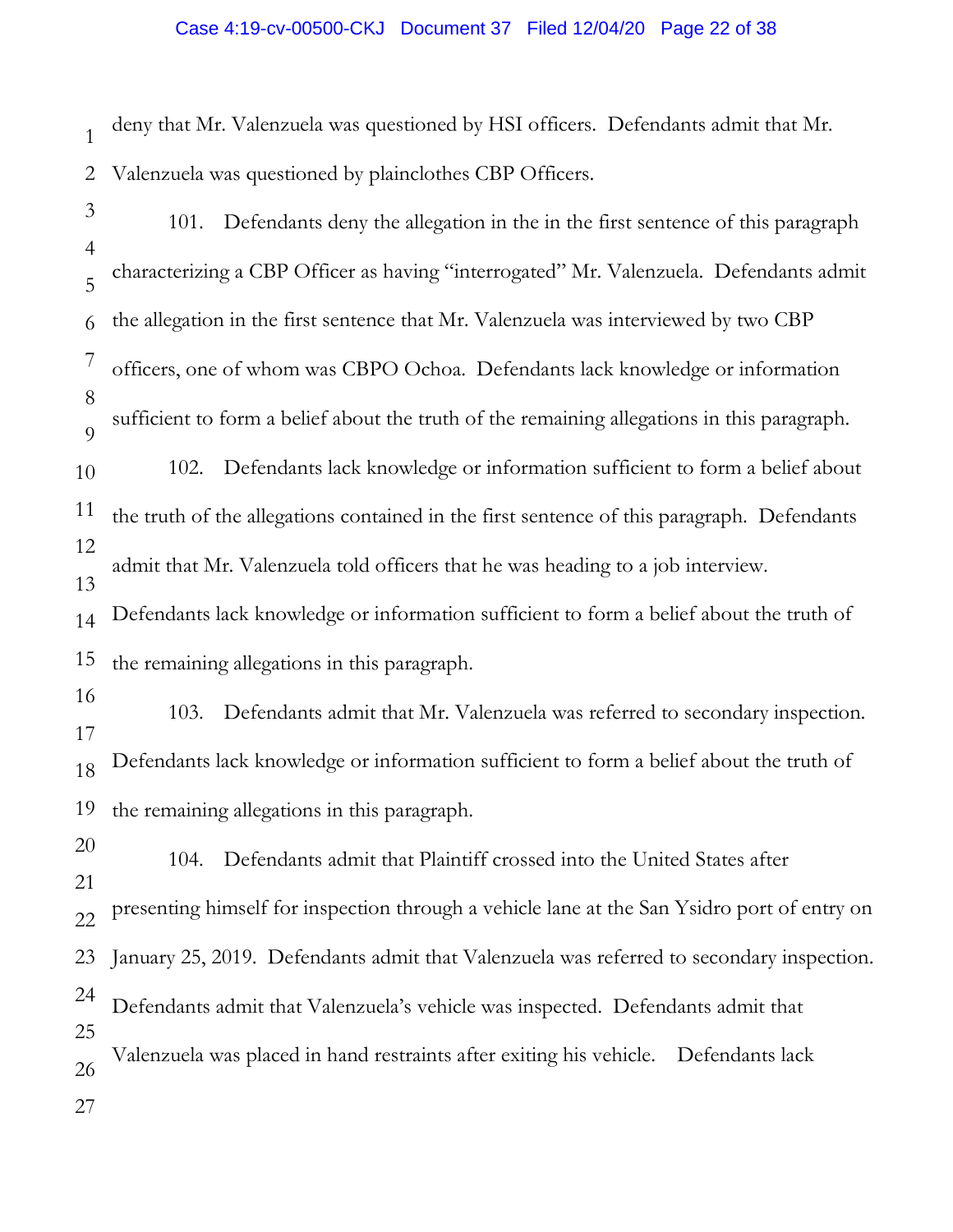# Case 4:19-cv-00500-CKJ Document 37 Filed 12/04/20 Page 23 of 38

1 2 knowledge or information sufficient to form a belief about the truth of the remaining allegations in this paragraph.

3 4 5 6 7 8  $\overline{O}$ 10 11 12 13 14 15 16 17 18 19 20 21 22 23 24 25 26 27 105. Defendants admit that Valenzuela was taken to the security room, where his hand restraints were removed. Defendants deny that he was "booked" into a facility. Defendants admit that his belongings were removed from his pockets, that his shoes and other belongings were searched for weapons or contraband, and that he was escorted to a steel bench, where his ankle was placed in a restraint attached to the bench. 106. Defendants lack knowledge or information sufficient to form a belief about the truth of the allegations in this paragraph. 107. Defendants admit that Valenzuela was released from secondary inspection at approximately 1:34 PST. Defendants deny that the detention lasted approximately 20-25 minutes. Defendants lack knowledge or information sufficient to form a belief about the truth of the remaining allegations in this paragraph. 108. Defendants deny that Plaintiff Valenzuela is part of a "secret watchlist." Defendants lack knowledge or information sufficient to form a belief about the truth of the remaining allegations in this paragraph. 109. Defendants lack knowledge or information sufficient to form a belief about the truth of the remaining allegations in this paragraph. 110. Defendants lack knowledge or information sufficient to form a belief about the truth of the remaining allegations in this paragraph.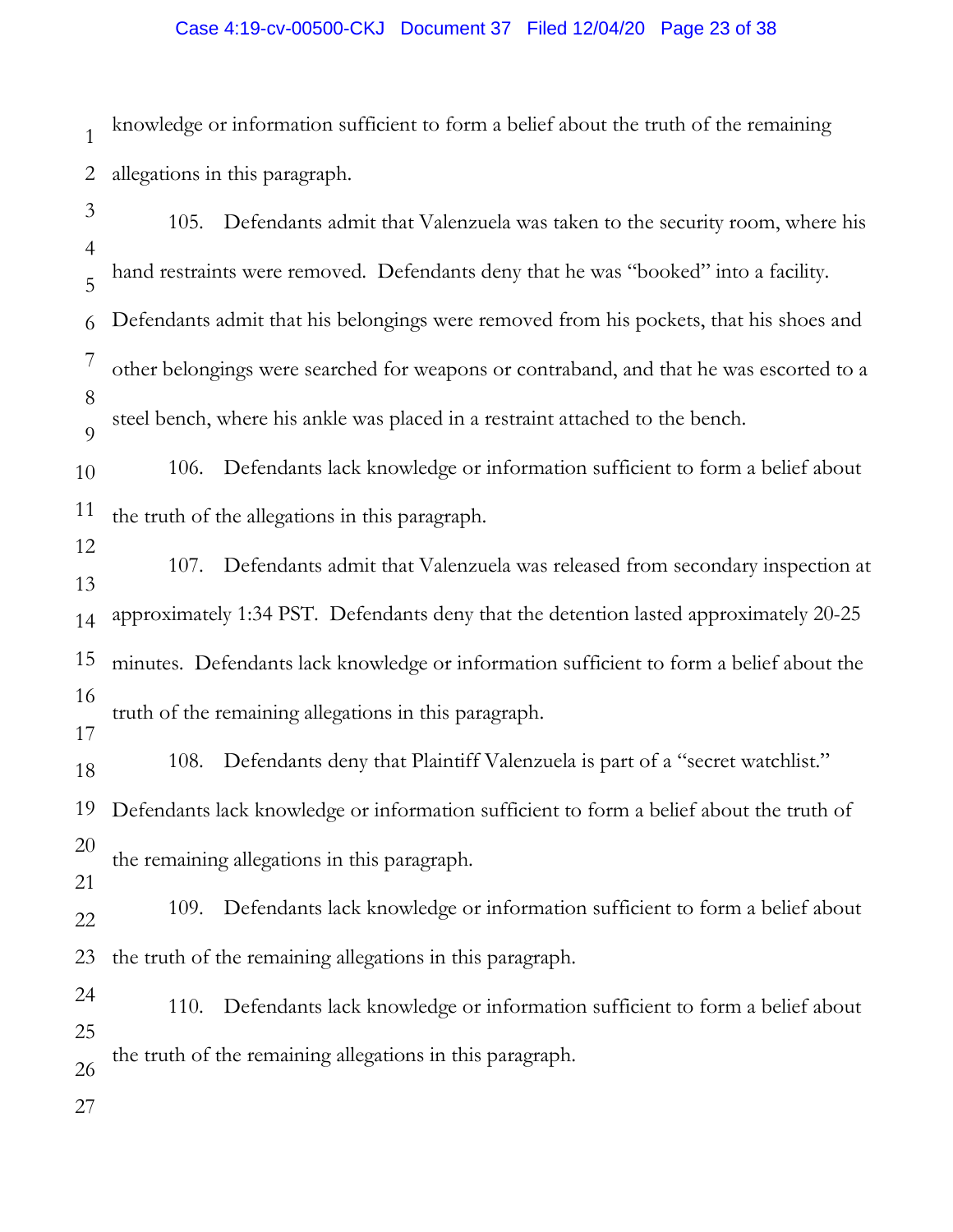#### Case 4:19-cv-00500-CKJ Document 37 Filed 12/04/20 Page 24 of 38

- 1 2 111. Defendants lack knowledge or information sufficient to form a belief about the truth of the remaining allegations in this paragraph.
- 3 4 5 6 7 8 112. The allegation in this paragraph that Mr. Mensing traveled "frequently," is are unduly vague, such that no answer is required. To the extent an answer is required, denied. Defendants admit that Mr. Mensing did travel between the United States and Mexico as often as four times per month between January 2017 and January 2019.
- 9 113. Denied.
- 10 114. Denied.

11 12 13 14 15 16 17 18 19 20 21 22 23 24 25 26 27 115. Defendants admit the allegation in the first sentence of this paragraph that Mr. Mensing crossed into the United States eleven times between June 10, 2018 and October 2018. Defendants admit the second sentence. Defendants admit the allegation in the third sentence, that Mensing was referred to secondary inspection on June 10, June 11, June 12, July 2, July 23, September 4, September 10, September 17, October 1 and October 23, 2018, and aver that Mensing was not referred to secondary inspection on October 15, 2018. The allegation in this paragraph that Plaintiff Mensing was subjected to intrusive seizures constitutes a legal conclusion, such that no answer is required. Defendants deny that each secondary inspection lasted anywhere from twenty minutes to forty minutes; Defendants aver that the secondary inspections for each of these dates lasted anywhere from approximately 1 to 31 minutes. Defendants lack knowledge or information sufficient to form a belief about the truth of the remaining allegations in this paragraph.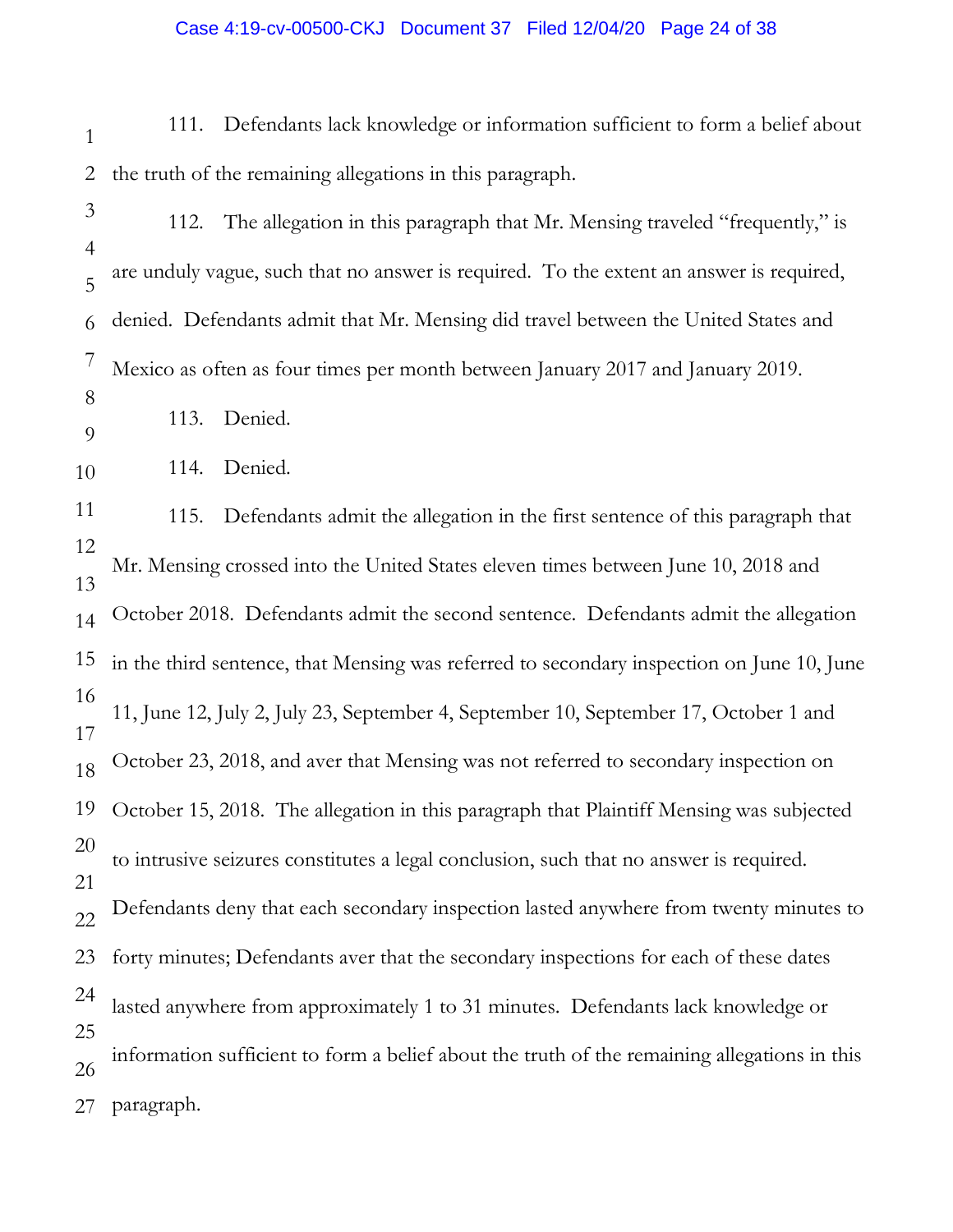# Case 4:19-cv-00500-CKJ Document 37 Filed 12/04/20 Page 25 of 38

1 2 3 4 5 6 7 8  $\overline{Q}$ 10 11 12 13 14 15 16 17 18 19 20 21 22 23 24 25 26 27 116. The allegations in this paragraph are unduly vague such that no answer is required. To the extent that a response is required, Defendants lack knowledge or information sufficient to form a belief about the truth of the allegations in this paragraph. 117. Defendants deny the allegations in the first sentence of this paragraph. Defendants admit the allegations contained in the second sentence of this paragraph. Defendants admit the allegations in the third sentence of this paragraph, that Mr. Mensing was referred for secondary inspection. Defendants deny the allegation in the third sentence that this secondary inspection lasted for twenty minutes. Defendants admit the allegations in the fourth sentence of this paragraph, that Mr. Mensing's baggage was examined as part of this inspection. Defendants lack knowledge or information sufficient to form a belief about the truth of the remaining allegations in this paragraph. 118. Defendants lack knowledge or information sufficient to form a belief about the truth of the allegations in this paragraph. 119. Defendants lack knowledge or information sufficient to form a belief about the truth of the remaining allegations in this paragraph. 120. Defendants lack knowledge or information sufficient to form a belief about the truth of the remaining allegations in this paragraph. 121. Defendants lack knowledge or information sufficient to form a belief about the truth of the remaining allegations in this paragraph. 122. Defendants deny the allegation contained in the first sentence of this paragraph that Mr. Mensing had been "interrogated,' and also deny that he had been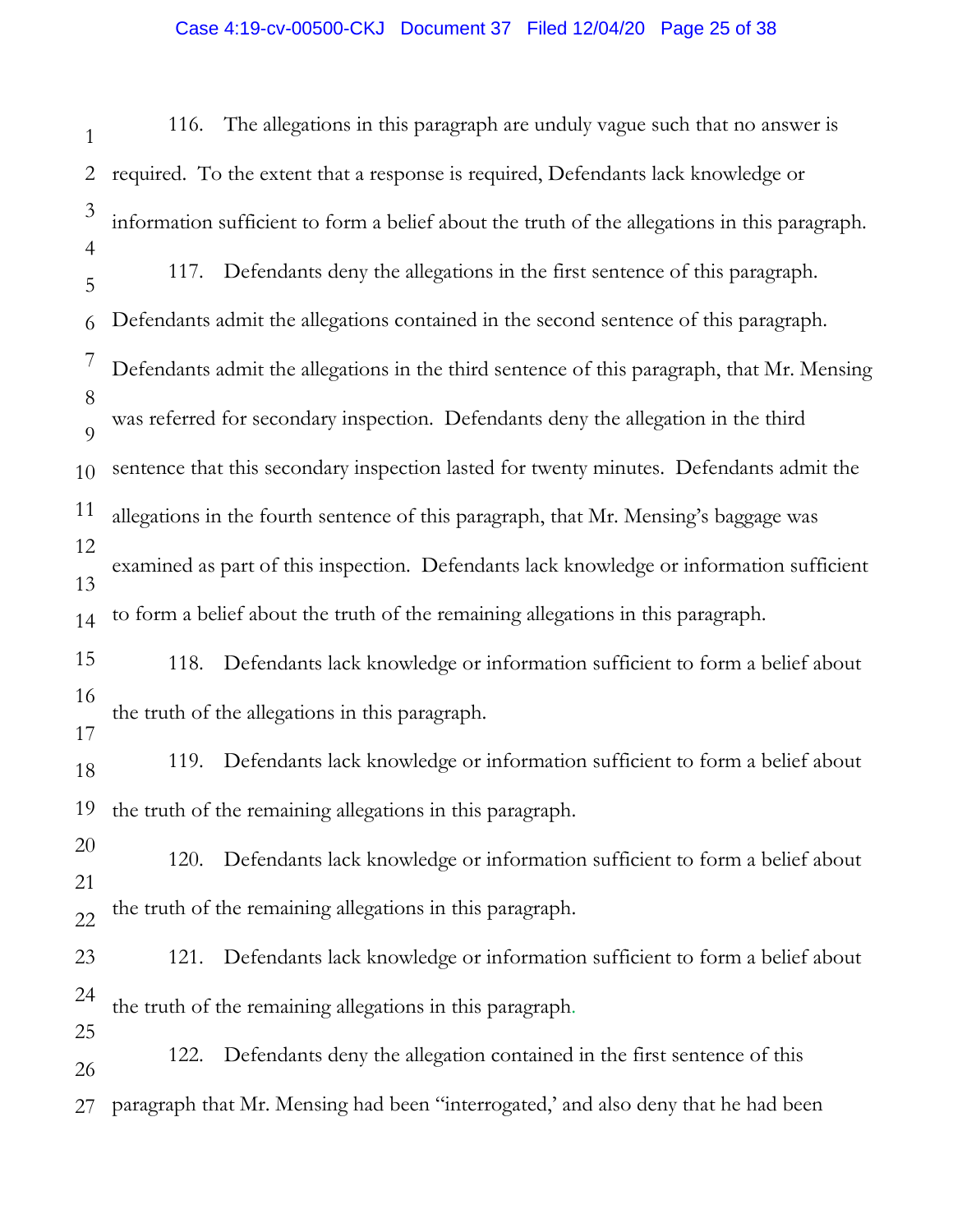1 2 3 4 5 6 7 8  $\overline{Q}$ 10 11 12 13 14 15 16 17 18 19 20 21 22 23 24 25 26 27 "interrogated extensively." Defendants lack knowledge or information sufficient to form a belief about the truth of the allegations in the first sentence of this paragraph regarding Mr. Mensing's expectations. The remaining allegations in this paragraph, concerning "intrusive seizures" constitute a legal conclusion, to which no answer is required. 123. Defendants deny that Plaintiff presented himself for inspection on December 3, 2018. Defendants aver that Plaintiff presented himself for inspection on December 2, 2018, just before midnight at the San Ysidro port of entry and that Defendant was referred to secondary inspection. Defendants admit that Plaintiff presented his passport at the inspection. Defendants deny the allegation characterizing the interview as an "interrogation." Defendants lack knowledge or information sufficient to form a belief about the truth of the remaining allegations in this paragraph. 124. Defendants admit that Plaintiff Mensing's belongings were inspected as part of a secondary border inspection. Defendants admit that one of the Officers involved was a female. Defendants lack knowledge or information sufficient to form a belief about the truth of the remaining allegations in this paragraph. 125. Defendants admit the allegation in the first sentence of this paragraph that Mr. Mensing was interviewed by two plainclothes Officers, a man and a woman. Defendants deny the allegations in the second sentence, that Mr. Mensing was questioned by HSI officers. Defendants aver that Mr. Mensing was referred for secondary inspection and interviewed by CBP officers. Defendants deny the allegation in the last sentence characterizing the interview as an "interrogation." Defendants lack knowledge or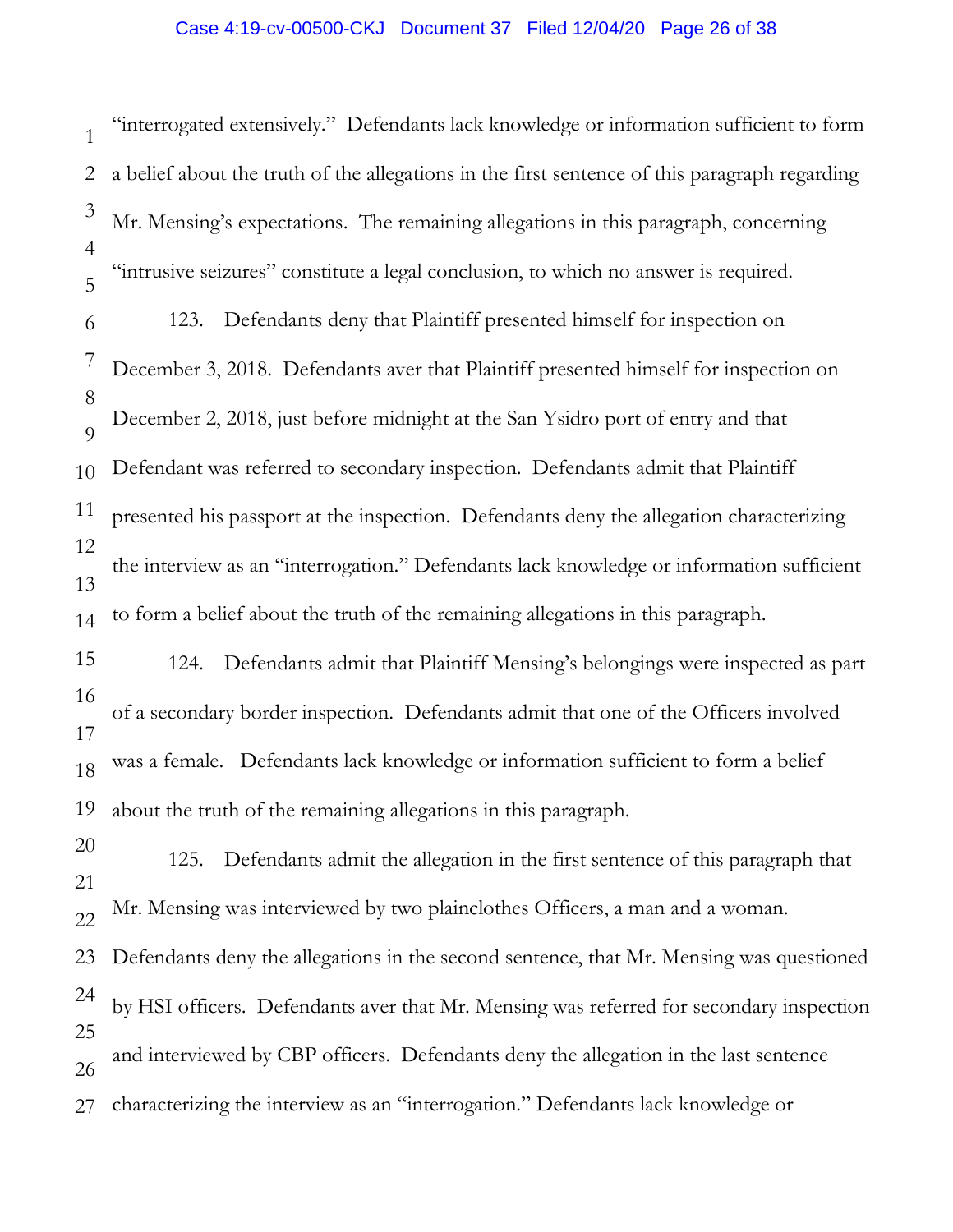## Case 4:19-cv-00500-CKJ Document 37 Filed 12/04/20 Page 27 of 38

1 2 information sufficient to form a belief about the truth of the remaining allegations in this paragraph.

- 3 4 5 6 7 8  $\overline{Q}$ 10 11 12 13 14 15 16 17 18 19 20 21 22 23 24 25 26 126. Defendants deny the allegation in the first sentence of this paragraph characterizing the interview as an "interrogation." Defendants admit that Plaintiff Mensing was interviewed in secondary inspection, and that he provided information about his work and education, and his parents' occupations. Defendants admit that Mr. Mensing's belongings were returned to him and he was and permitted to enter the United States. Defendants lack knowledge or information sufficient to form a belief about the truth of the remaining allegations in this paragraph 127. The allegation in the first sentence of this paragraph that Plaintiff Mensing was subjected to intrusive seizures constitutes a legal conclusion, such that no answer is required. Defendants admit that Mensing presented himself for inspection at the San Ysidro Port of Entry on December 23, 2018 at approximately 10:00 a.m., and that he presented his passport at that time. Defendants lack knowledge or information sufficient to form a belief about the truth of the remaining allegations in this paragraph. 128. Defendants admit the allegation in the first sentence of this paragraph, that Mr. Mensing was referred to secondary inspection and was interviewed by two plainclothes Officers with badges. Defendants aver that these Officers were CBP Officers Leon and LeNier. Defendants deny the allegation in the second sentence that Mr. Mensing was interviewed by HSI Agents. Defendants lack knowledge or information
- 27 sufficient to form a belief about the truth of the remaining allegations in this paragraph.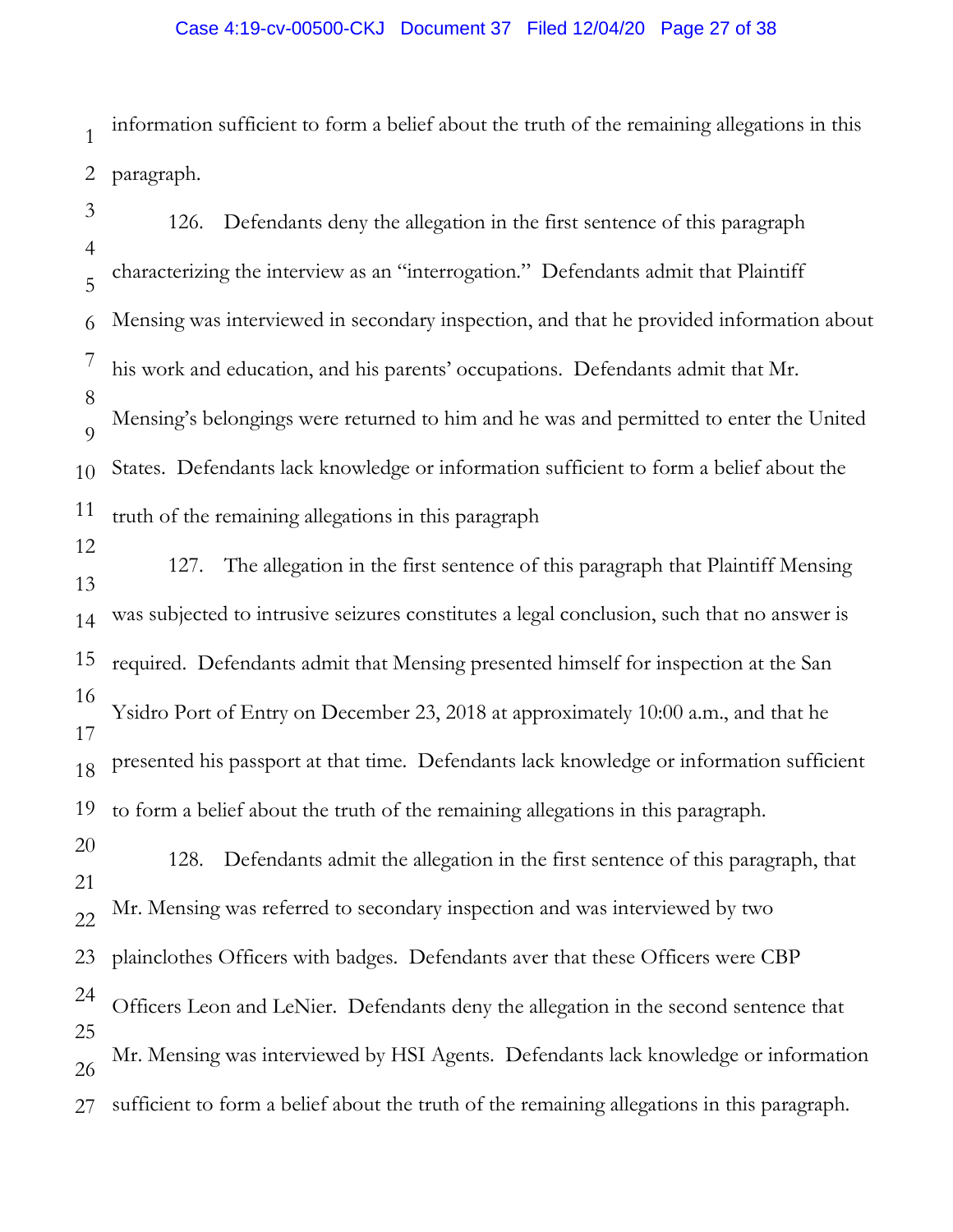#### Case 4:19-cv-00500-CKJ Document 37 Filed 12/04/20 Page 28 of 38

1 2 3 4 5 6 7 8  $\overline{Q}$ 10 11 12 13 14 15 16 17 18 19 20 21 22 23 24 25 26 129. Defendants admit the first sentence of this paragraph, that Mensing was escorted to an interview room. Defendants aver that Mr. Mensing was interviewed as part of a secondary border inspection. Defendants admit the allegation in the second sentence, that Mr. Mensing was patted down for officer and public safety concerns, and that the materials in his pockets were inspected, per normal CBP protocols and procedures. Defendants deny the allegation in the third sentence of this paragraph that he was placed in an "interrogation cell." Defendants lack knowledge or information sufficient to form a belief about the truth of the remaining allegations in this paragraph. 130. Defendants deny the allegation in the in the first sentence of this paragraph characterizing the interview as an "interrogation." Defendants admit the allegation in the second sentence, that as part of the secondary inspection Mr. Mensing was asked how long he had been in Mexico and when the last time he entered Mexico was. Defendants lack knowledge or information sufficient to form a belief about the truth of the remaining allegations in this paragraph. 131. Defendants admit the allegation in the first sentence of this paragraph, that Mr. Mensing was asked about his activities while in Mexico, including a discussion of his volunteer activities. Defendants lack knowledge or information sufficient to form a belief about the truth of the allegation contained in the first sentence of this paragraph, that this was a "similar line of questioning from prior detentions." Defendants deny the allegations in the last sentence of the paragraph.

27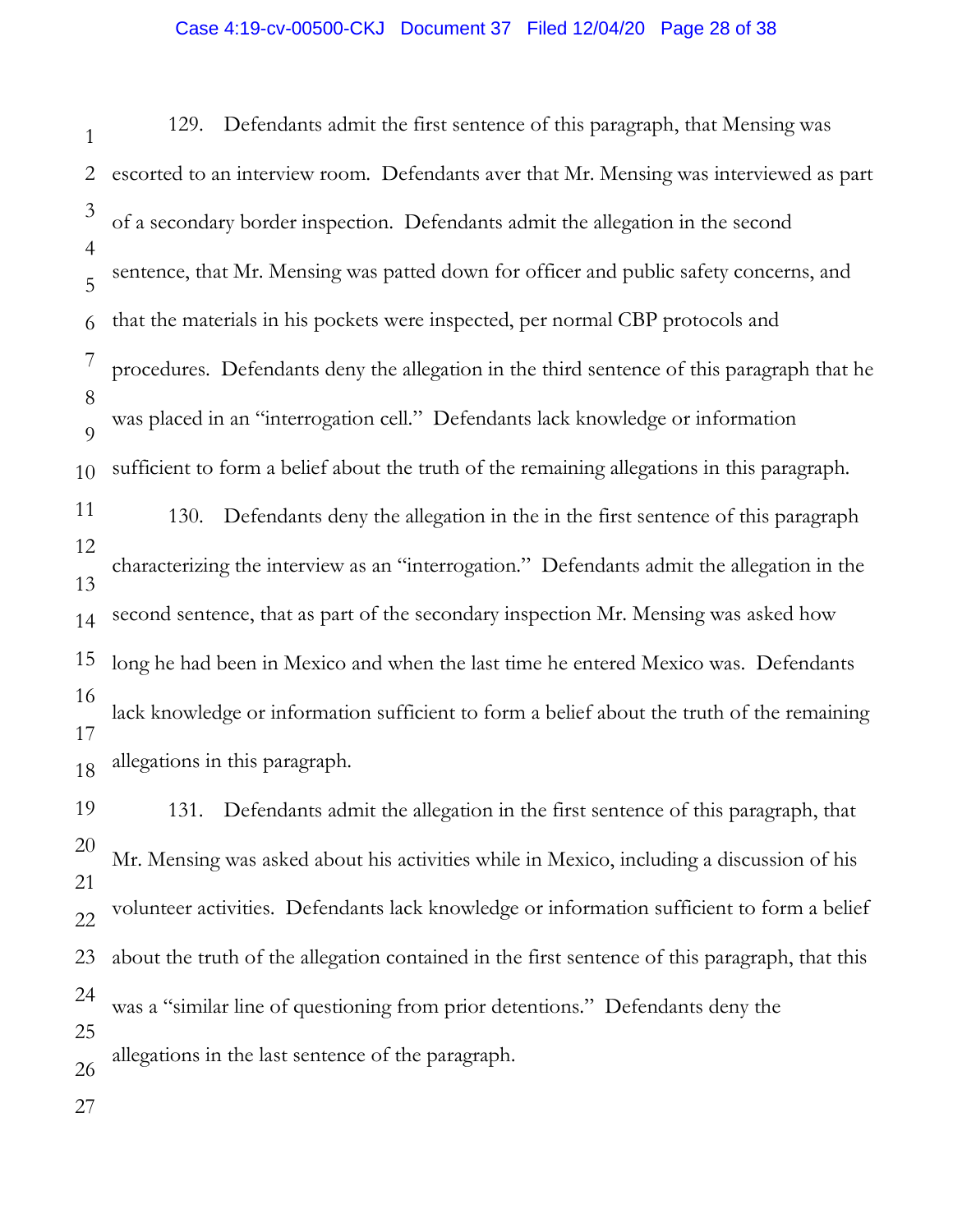## Case 4:19-cv-00500-CKJ Document 37 Filed 12/04/20 Page 29 of 38

1 2 3 4 5 6 7 8  $\overline{Q}$ 10 11 12 13 14 15 16 17 18 19 20 21 22 23 24 25 26 27 132. Defendants deny the allegations contained in the first sentence of this paragraph. Defendants lack knowledge or information sufficient to form a belief about the truth of the allegations concerning specifically what Mr. Mensing was asked. Defendants deny the remaining assertions in this paragraph. 133. Defendants lack knowledge or information sufficient to form a belief about the truth of the allegations in the first sentence of this paragraph. Defendants deny the allegation in the second sentence, that Mr. Mensing answered all questions posed to him. Defendants lack knowledge or information sufficient to form a belief about the truth of the allegation contained in the second sentence, regarding what Mr. Mensing believed and/or why he provided information. 134. Denied. 135. Defendants admit that CBP officers asked whether Mr. Mensing had a cell phone or other electronic media in his possession, and that Mr. Mensing replied that he left his cell phone in Mexico. Defendants lack knowledge or information sufficient to form a belief about the truth of the remaining allegations in this paragraph. 136. Defendants admit that Mr. Mensing's belongings were inspected as part of secondary inspection. Defendants admit that copies were made of materials in his pockets, and that Mr. Mensing was informed that copies were made. Defendants lack knowledge or information sufficient to form a belief about the truth of the remaining allegations in this paragraph.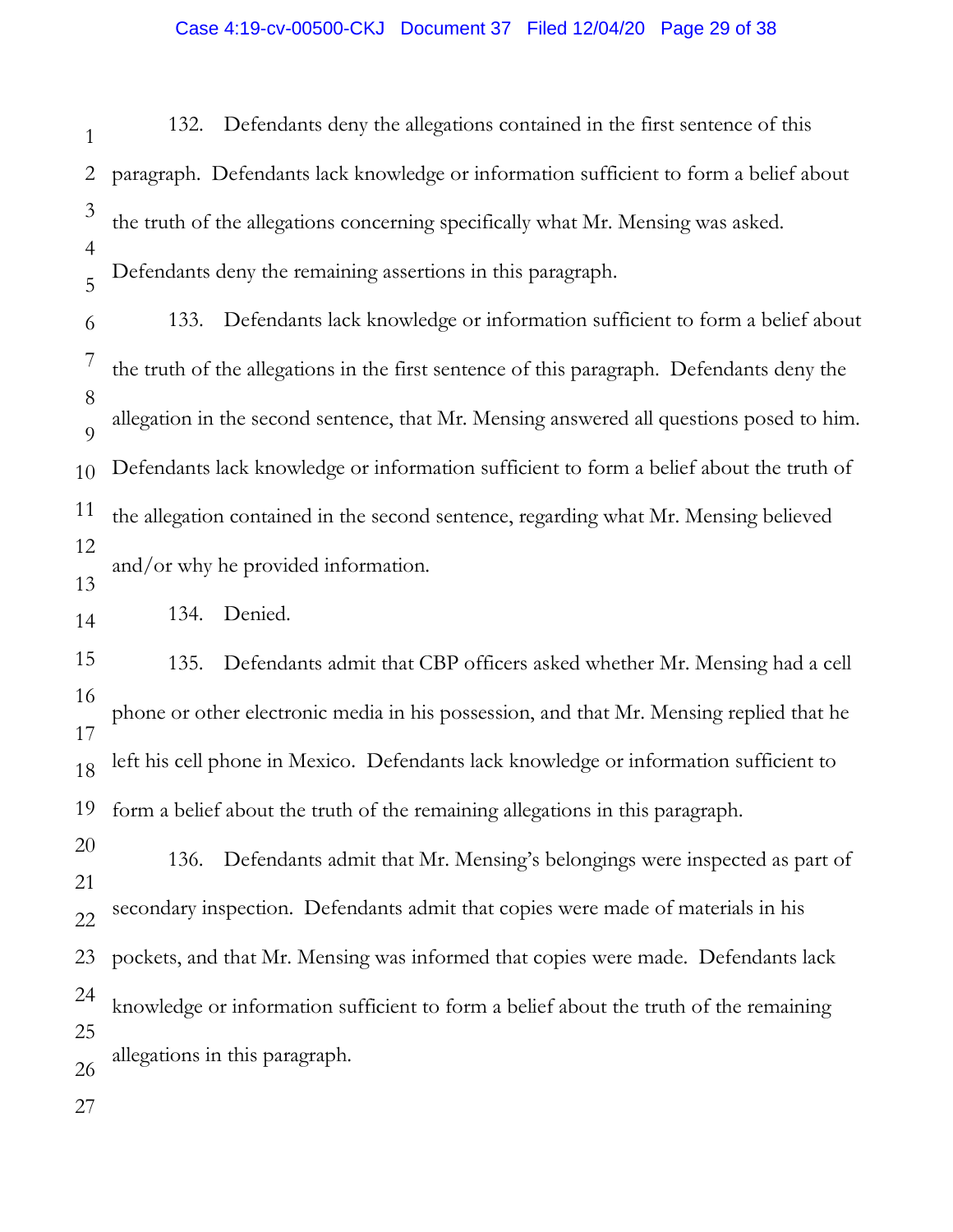#### Case 4:19-cv-00500-CKJ Document 37 Filed 12/04/20 Page 30 of 38

1 2 137. Defendants lack knowledge or information sufficient to form a belief about the truth of the allegations in this paragraph.

3

4 5 6 7 8  $\overline{Q}$ 10 138. Defendants admit that Plaintiff presented himself for inspection through the pedestrian lane of the San Ysidro port of entry on January 11, 2019 at approximately 6:40 p.m. Defendants admit that Mr. Mensing presented a passport at his primary inspection and was asked by CBPO Salazar about his destination in the United States. Defendants lack knowledge or information sufficient to form a belief about the truth of the remaining allegations in this paragraph.

11 12 13 14 139. Defendants admit that Mr. Mensing was referred to secondary inspection by CBPO Salazar. The allegation in this paragraph that Plaintiff Mensing was subjected to an intrusive seizure constitutes a legal conclusion, such that no answer is required.

15 16 17 18 19 20 21 140. Defendants admit that a secondary inspection was conducted on Mr. Mensing as part of his border inspection. Defendants lack knowledge or information sufficient to form a belief about the truth of the remaining allegations in this paragraph. 141. Defendants admit that Mr. Mensing was asked questions about his travel by CBPO Tamayo. Defendants aver that Mr. Mensing provided information about his

22 activities while in Mexico and travel plans. Defendants lack knowledge or information

23 sufficient to form a belief about the truth of the remaining allegations in this paragraph.

24 25 26 142. Defendants admit that Mr. Mensing told Officer Tamayo about his travel and activities while in Mexico, including information about his volunteer work with

27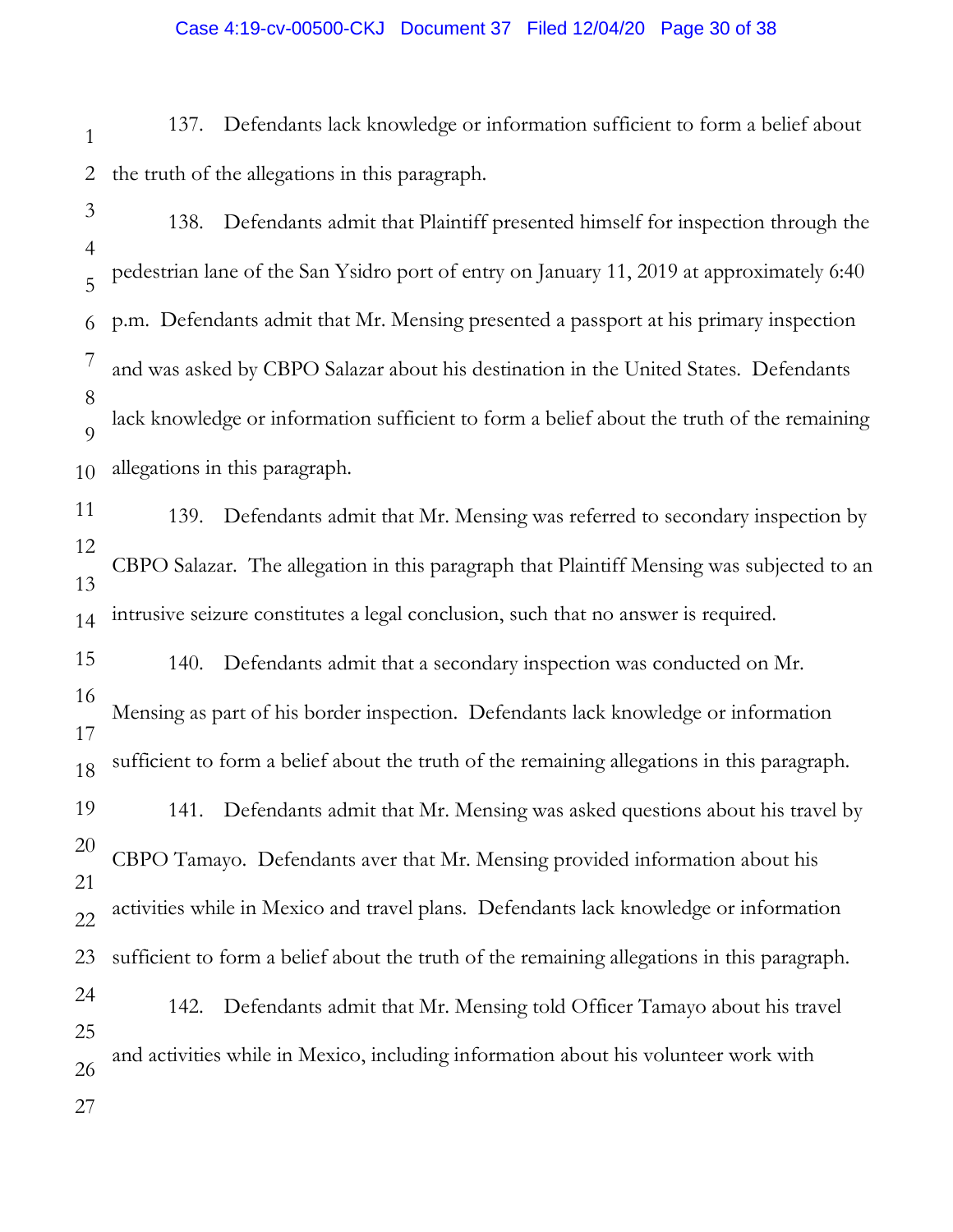# Case 4:19-cv-00500-CKJ Document 37 Filed 12/04/20 Page 31 of 38

| $\mathbf{1}$        | migrants in Mexico. Defendants lack knowledge or information sufficient to form a belief     |  |
|---------------------|----------------------------------------------------------------------------------------------|--|
| $\overline{2}$      | about the truth of the remaining allegations in this paragraph.                              |  |
| 3                   | Defendants admit that Mr. Mensing's work with migrants was discussed<br>143.                 |  |
| $\overline{4}$<br>5 | during his secondary inspection. Defendants lack knowledge or information sufficient to      |  |
| 6                   | form a belief truth of the remaining allegations in this paragraph.                          |  |
| 7                   | Defendants admit that Mr. Mensing was released from secondary inspection<br>144.             |  |
| 8<br>9              | at approximately 8:00 p.m. PST and entered the United States.  Defendants lack               |  |
| 10                  | knowledge or information sufficient to form a belief about the truth of the remaining        |  |
| 11                  | allegations in this paragraph.                                                               |  |
| 12<br>13            | Admitted.<br>145.                                                                            |  |
| 14                  | 146. Defendants admit that Mr. Mensing entered the United States and was                     |  |
| 15                  | referred to secondary inspection. Defendants lack knowledge or information sufficient to     |  |
| 16<br>17            | form a belief about the truth of the remaining allegations in this paragraph.                |  |
| 18                  | 147. Defendants lack knowledge or information sufficient to form a belief about              |  |
|                     | 19 the truth of the allegations in this paragraph.                                           |  |
| 20<br>21            | The allegation contained in the first sentence of this paragraph is unduly<br>148.           |  |
| 22                  | vague as to the specific time period involved, such that no answer is required. To the       |  |
| 23                  | extent an answer is required, denied. Defendants admit the second sentence of this           |  |
| 24<br>25            | paragraph. Defendants admit that Mensing was referred to secondary inspection on             |  |
| 26                  | September 3, 2019, and that his baggage was inspected. The allegation in this paragraph      |  |
| 27                  | that this inspection constituted "another intrusive seizure" constitutes a legal conclusion, |  |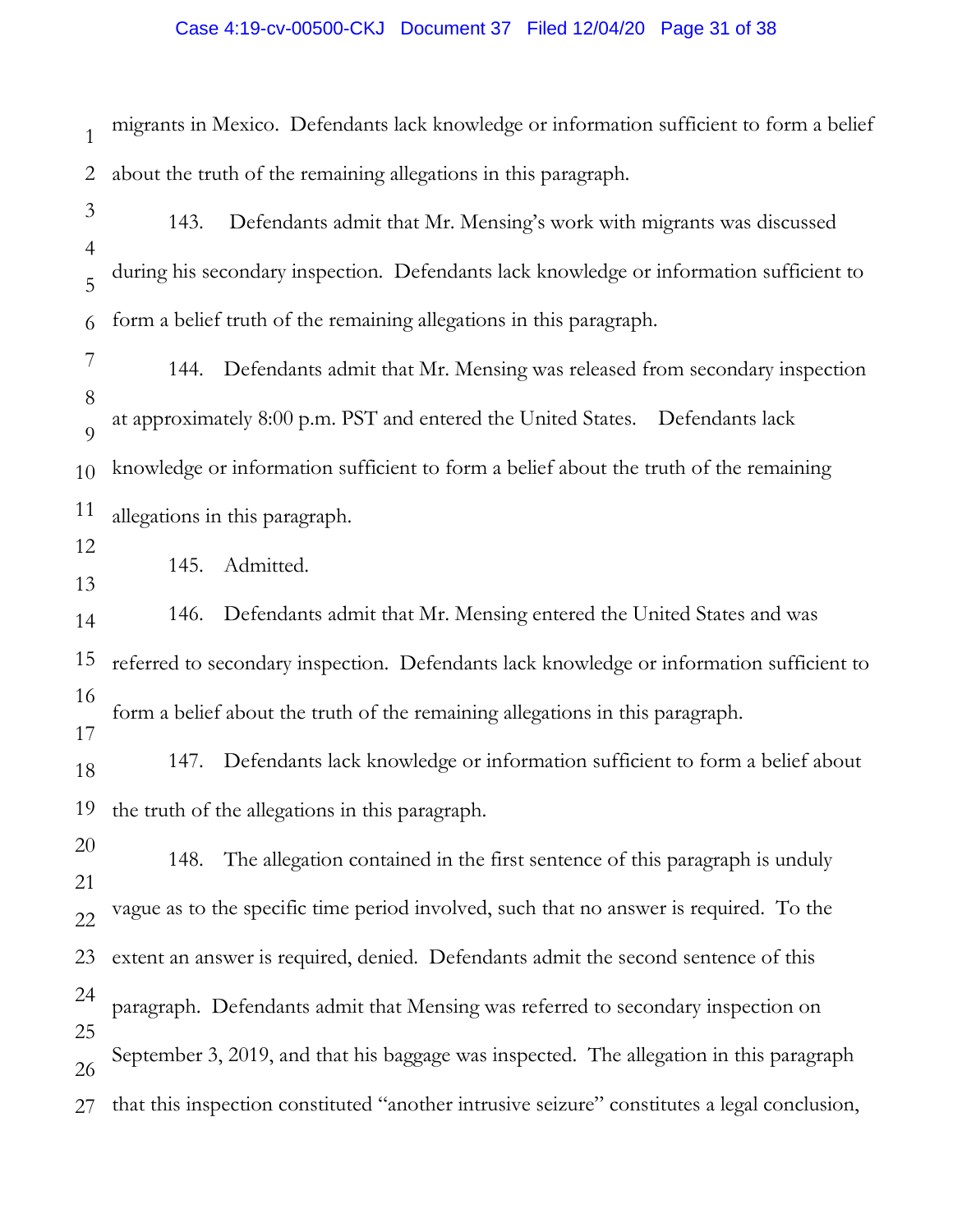### Case 4:19-cv-00500-CKJ Document 37 Filed 12/04/20 Page 32 of 38

1 2 such that no answer is required. Defendants lack knowledge or information sufficient to form a belief about the truth of the remaining allegations in this paragraph.

- 3 4 5 6 7 8  $\overline{Q}$ 10 11 12 13 14 15 16 17 18 19 20 21 22 23 24 25 26 149. Defendants admit that Plaintiff presented himself for inspection the San Ysidro port of entry on September 12, 2019. Defendants admit that Mr. Mensing was referred for secondary inspection, where his baggage was inspected and he was asked questions as part of his border inspection. Defendants lack knowledge or information sufficient to form a belief about the truth of the allegations regarding the specific nature of the questions posed to Mensing. The allegation in the second sentence of this paragraph that Plaintiff Mensing was subjected to a "seizure" constitutes a legal conclusion, to which no response is required. Defendants deny the allegation in the second sentence of this paragraph characterizing the interview as Plaintiff Mensing being "interrogated." Defendants admit that Mr. Mensing entered the United States. 150. Defendants admit that Plaintiff presented himself for inspection at the pedestrian lanes at the San Ysidro port of entry on October 7, 2019. Defendants admit that Mr. Mensing was referred for secondary inspection where he was asked questions as part of his border inspection. Defendants lack knowledge or information sufficient to form a belief about the truth of the allegations regarding the specific nature of the questions posed to Mr. Mensing. Defendants deny the allegation in the second sentence of this paragraph characterizing the interview as Plaintiff Mensing being "interrogated." Defendants admit that Mr. Mensing entered the United States.
- 27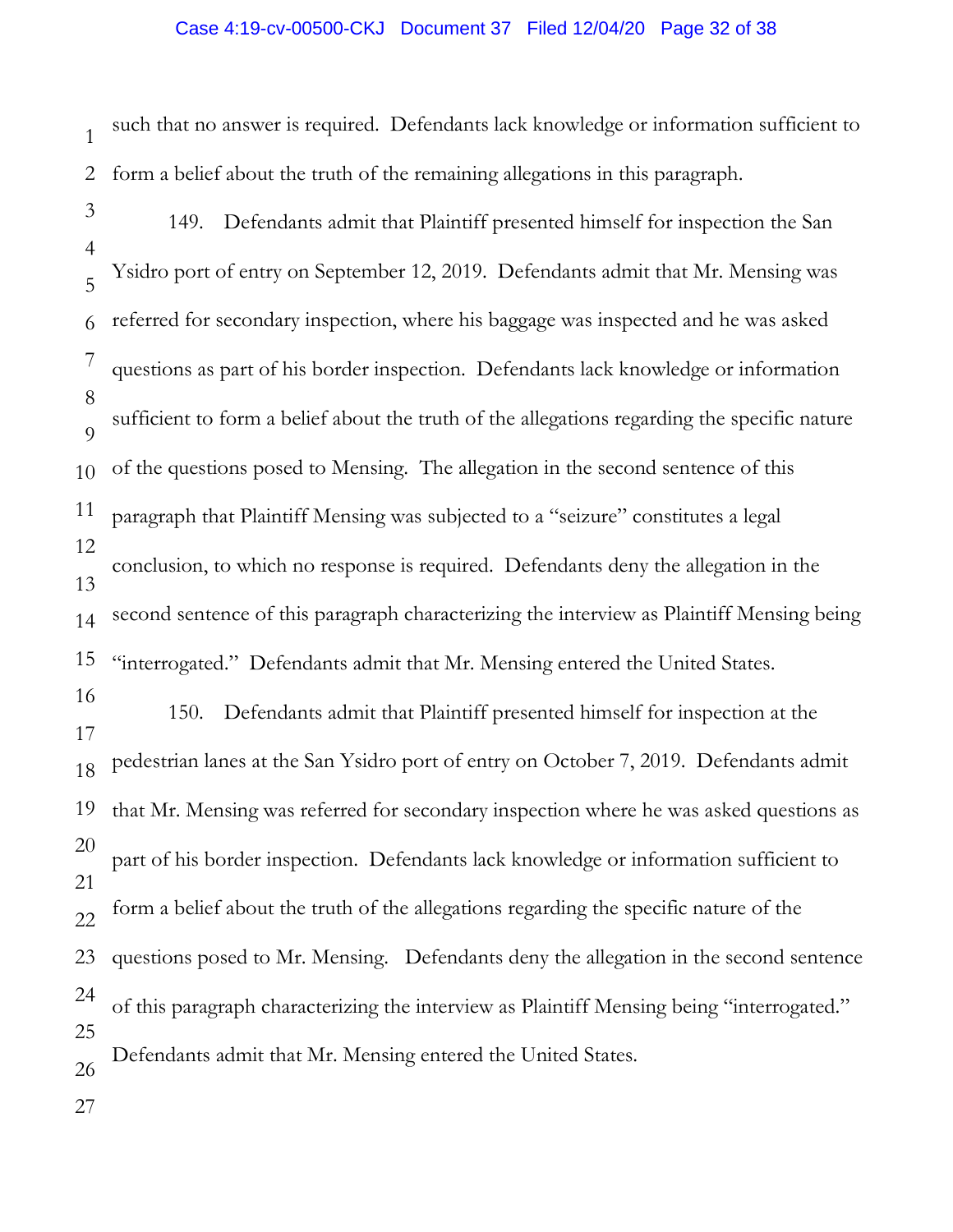#### Case 4:19-cv-00500-CKJ Document 37 Filed 12/04/20 Page 33 of 38

1 2 3 4 5 6 151. Defendants admit that Plaintiff presented himself for inspection at the San Ysidro port of entry on October 8, 2019. Defendants admit that Mensing was referred for secondary inspection where he was asked questions and his baggage was inspected as part of his border inspection. Defendants admit that Mr. Mensing was temporarily detained during this secondary inspection.

7 8  $\overline{O}$ 10 11 12 13 14 15 16 17 18 19 20 21 22 23 24 152. Defendants admit that Plaintiff presented himself for inspection at the San Ysidro port of entry on October 9, 2019. Defendants admit that Mr. Mensing spent 40 minutes at the San Ysidro Port of Entry on October 9, 2019. Defendants admit that Mr. Mensing was referred for secondary inspection, where he was asked questions and his baggage was inspected as part of his border inspection. Defendants lack knowledge or information sufficient to form a belief about the precise nature of any specific questions asked. Defendants admit that a record of this encounter, which lasted approximately forty minutes, was made, and that this was a computer record. Defendants deny the allegation in the second sentence of this paragraph characterizing the interview as Plaintiff Mensing being "interrogated." Defendants lack knowledge or information sufficient to form a belief about the truth of the remaining allegations in this paragraph. 153. Defendants admit that Plaintiff presented himself for inspection at the San Ysidro port of entry on October 10, 2019, October 11, 2019, October 13, 2019, October 14, 2019 and October 15, 2019 at the San Ysidro Port of Entry. Defendants admit that

25 26 27 Mr. Mensing was referred to secondary inspection on each of those occasions and that his baggage was inspected as part of his border inspection. Defendants admit that Mr.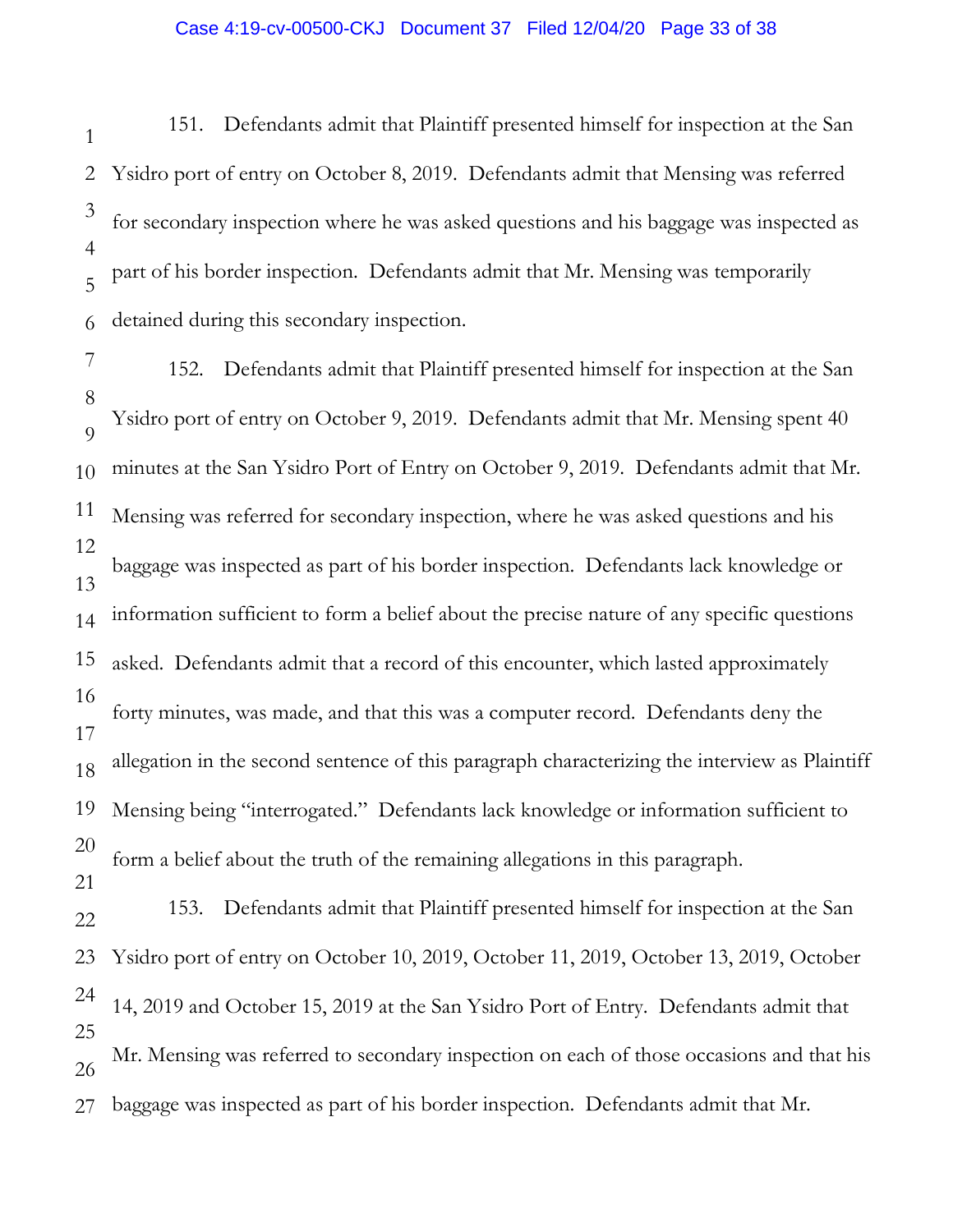# Case 4:19-cv-00500-CKJ Document 37 Filed 12/04/20 Page 34 of 38

| $\mathbf{1}$        |                     | Mensing entered the United States on each of those dates. Defendants deny that each of      |
|---------------------|---------------------|---------------------------------------------------------------------------------------------|
| 2                   |                     | these detentions lasted approximately ten minutes. Defendants aver that each of these       |
| 3                   |                     | detentions lasted 9 minutes or less. Defendants lack knowledge or information sufficient    |
| $\overline{4}$<br>5 |                     | to form a belief about the truth of the remaining allegations in this paragraph.            |
| 6                   |                     | 154. The allegations in this paragraph, as to whether "seizures were justified," and        |
| 7                   |                     | whether Defendants had "reasonable suspicion" of Mr. Mensing, constitute legal              |
| 8<br>$\overline{Q}$ |                     | conclusions to which no answer is required. Defendants lack knowledge or information        |
| 10                  |                     | sufficient to form a belief about the truth of the remaining allegations in this paragraph. |
| 11                  | 155.                | Defendants lack knowledge or information sufficient to form a belief about                  |
| 12<br>13            |                     | the truth of the allegations in this paragraph.                                             |
| 14                  |                     | 156. Defendants lack knowledge or information sufficient to form a belief about             |
| 15                  |                     | the truth of the remaining allegations in this paragraph.                                   |
| 16<br>17            |                     | <b>CLAIMS</b>                                                                               |
| 18<br>19            | 157.                | This paragraph incorporates the allegations set forth in the preceding                      |
| 20                  |                     | paragraphs. By way of response, Defendants incorporate their responses to paragraphs 1      |
| 21                  |                     | through 156 as though fully set forth herein.                                               |
| 22<br>23            | 158.                | The allegations in this paragraph constitute legal conclusions to which no                  |
| 24                  | answer is required. |                                                                                             |
| 25                  |                     | 159. The allegations in this paragraph constitute legal conclusions to which no             |
| 26<br>27            | answer is required. |                                                                                             |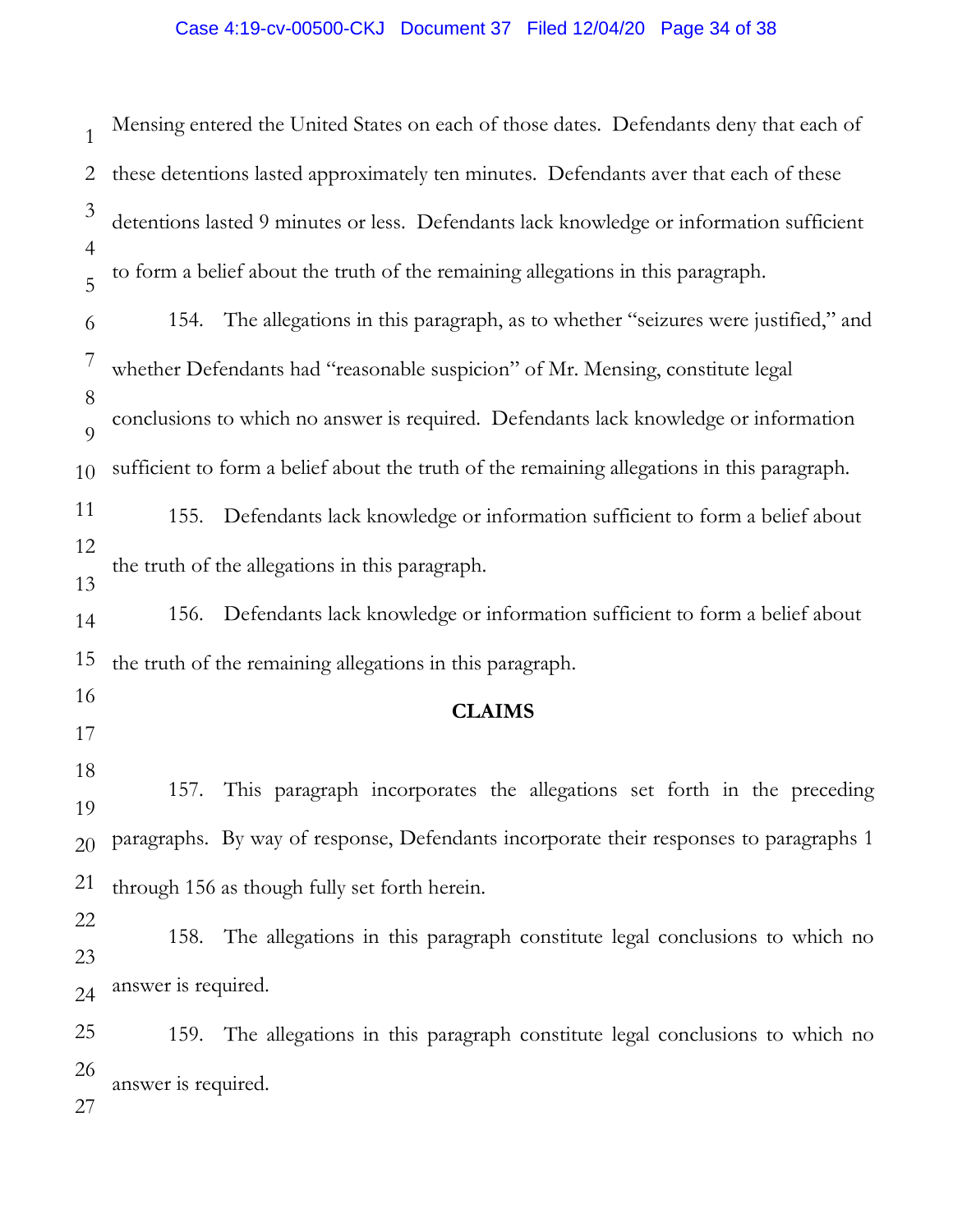### Case 4:19-cv-00500-CKJ Document 37 Filed 12/04/20 Page 35 of 38

1 2 160. The allegations in this paragraph constitute legal conclusions to which no answer is required.

3 4 5 161. The allegations in this paragraph constitute legal conclusions to which no answer is required.

6 7 162. The allegations in this paragraph constitute legal conclusions to which no answer is required.

8

12

 $\overline{Q}$ 10 11 163. This paragraph incorporates the allegations set forth in the preceding paragraphs. By way of response, Defendants incorporate their responses to paragraphs 1 through 162 as though fully set forth herein.

13 14 15 164. The allegations in this paragraph, concerning a purported "dragnet surveillance operation" are unduly vague and constitute argument, such that no answer is required. To the extent an answer is deemed required, denied.

16 17 18 165. The allegations in this paragraph constitute legal conclusions to which no answer is required.

19 20 166. The allegations in this paragraph constitute legal conclusions to which no answer is required.

21

22 23 167. The allegations in this paragraph constitute legal conclusions to which no answer is required.

24 25 26 168. The allegations in this paragraph constitute legal conclusions to which no answer is required.

27 169. This paragraph incorporates the allegations set forth in the preceding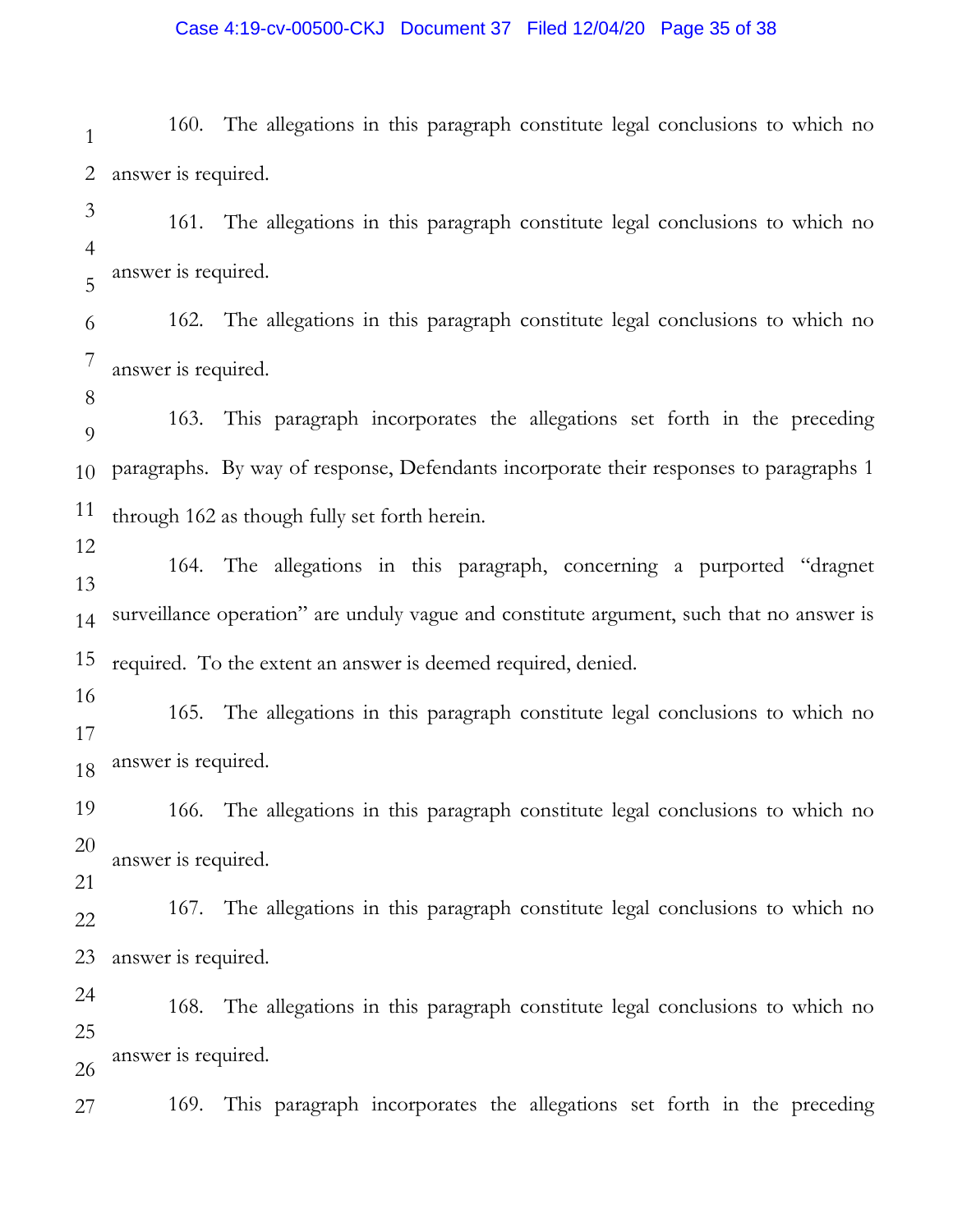### Case 4:19-cv-00500-CKJ Document 37 Filed 12/04/20 Page 36 of 38

1 2 paragraphs. By way of response, Defendants incorporate their responses to paragraphs 1 through 168 as though fully set forth herein.

3 4 5 170. The allegations in this paragraph constitute legal conclusions to which no answer is required.

6 7 8  $\overline{Q}$ 10 11 171. Defendants admit that Plaintiff Mensing submitted letters to all Defendants concerning certain records purportedly held. The remainder of the allegations in the first and second sentences of this paragraph characterize the letters cited by Plaintiffs, and the Court is respectfully referred to the letters for a full and accurate statement of their contents. The third sentence is denied.

12

13 14 15 16 17 18 172. Defendants admit that Plaintiff Valenzuela submitted letters to all Defendants concerning certain records purportedly held. The remainder of the allegations in the first and second sentences of this paragraph characterize the letters cited by Plaintiffs, and the Court is respectfully referred to the letters for a full and accurate statement of their contents. The third sentence is denied.

19 20 21 22 23 24 25 173. Defendants admit that Plaintiff Adlerstein submitted letters to all Defendants concerning certain records purportedly held. The remainder of the allegations in the first and second sentences of this paragraph characterize the letters cited by Plaintiffs, and the Court is respectfully referred to the letters for a full and accurate statement of their contents. The third sentence is denied.

26 27 174. The allegations in this paragraph constitute legal conclusions, to which no answer is required.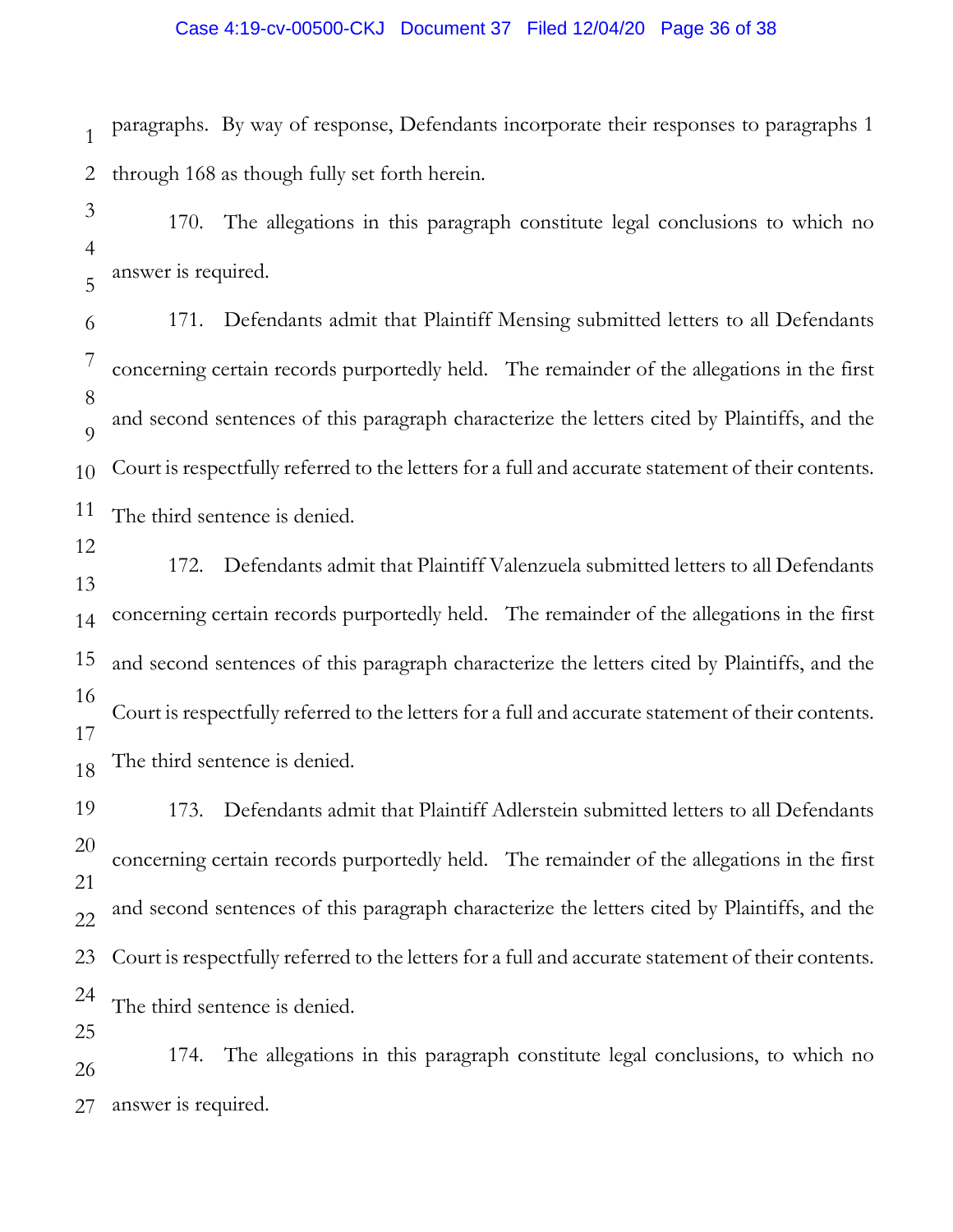## Case 4:19-cv-00500-CKJ Document 37 Filed 12/04/20 Page 37 of 38

1 2 3 175. Defendants deny that all Defendants did not respond to Plaintiffs' letters. Defendants lack knowledge or information sufficient to form a belief about the truth of the remaining allegations in this paragraph.

4

5 6 7 8  $\overline{Q}$ 10 11 12 13 176. The allegations in this paragraph citing purported Privacy Act violations and other purported legal violations constitute legal conclusions, to which no answer is required. The allegation in the second sentence of this paragraph, that the "existence" of certain unspecified "records" somehow "resulted in alerts placed on Mr. Mensing," is unduly vague such that no answer is required. To the extent an answer is required, denied. Defendants lack knowledge or information sufficient to form a belief about the truth of the remaining allegations in this paragraph.

14 15 16 17 18 177. The allegations in this paragraph citing purported Privacy Act violations and other purported legal violations constitute legal conclusions, to which no answer is required. Defendants lack knowledge or information sufficient to form a belief about the truth of the allegations in this paragraph.

19 20 21 22 23 24 25 26 178. The allegations in this paragraph citing purported Privacy Act violations and other purported legal violations constitute legal conclusions, to which no answer is required. The allegations in the third sentence of this paragraph, as to whether electronic searches were "unwarranted" are unduly vague and constitute argument, to which no answer is required. Defendants lack knowledge or information sufficient to form a belief about the truth of the remaining allegations in this paragraph.

27 179. The allegations in this paragraph constitute legal conclusions, to which no